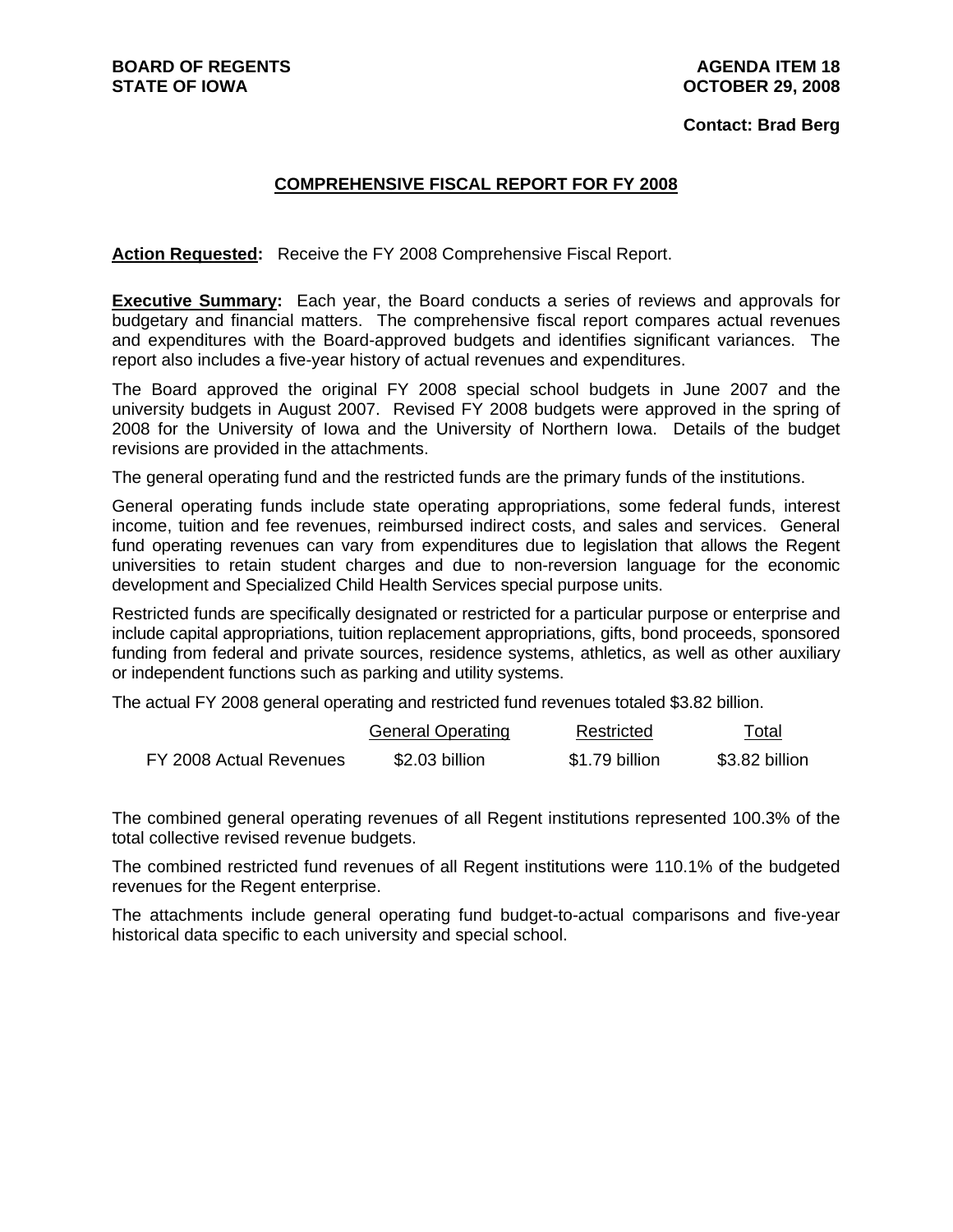# General Operating

The following table provides a consolidated general budget-to-actual comparison of all Regent institutions and special purpose units.

|                                  | <b>FY 2008</b>                         | <b>General Operating Fund - All Institutions</b> |                          |                                 |
|----------------------------------|----------------------------------------|--------------------------------------------------|--------------------------|---------------------------------|
|                                  | <b>Board Approved</b><br><b>Budget</b> | <b>Actual</b>                                    | Variance<br>Over/(Under) | Actual as % of<br><b>Budget</b> |
| <b>REVENUES</b>                  |                                        |                                                  |                          |                                 |
| <b>APPROPRIATIONS</b>            |                                        |                                                  |                          |                                 |
| General                          | \$<br>713,231,136 \$                   | 701,381,501                                      | \$<br>(11, 849, 635)     | 98.3%                           |
| Other                            | 257,985                                | 264,600                                          | 6,615                    | 102.6%                          |
| <b>RESOURCES</b>                 |                                        |                                                  |                          |                                 |
| <b>Federal Support</b>           | 15,718,664                             | 14,069,731                                       | (1,648,933)              | 89.5%                           |
| Interest                         | 4,321,053                              | 4,722,432                                        | 401,379                  | 109.3%                          |
| <b>Tuition and Fees</b>          | 499,279,627                            | 507,306,596                                      | 8,026,969                | 101.6%                          |
| <b>Reimbursed Indirect Costs</b> | 67,376,438                             | 67,353,176                                       | (23, 262)                | 100.0%                          |
| Sales and Services               | 722,134,560                            | 733,619,999                                      | 11,485,439               | 101.6%                          |
| Other Income                     | 4,161,825                              | 3,737,540                                        | (424, 285)               | 89.8%                           |
| <b>TOTAL REVENUES</b>            | \$<br>2,026,481,288                    | \$<br>2,032,455,575 \$                           | 5,974,287                | 100.3%                          |
| <b>EXPENDITURES</b>              |                                        |                                                  |                          |                                 |
| <b>Salaries</b>                  | \$<br>1,401,744,254 \$                 | 1,406,170,403 \$                                 | 4,426,149                | 100.3%                          |
| Prof. /Scientific Supplies       | 355,477,244                            | 343,815,132                                      | (11,662,112)             | 96.7%                           |
| <b>Library Acquisitions</b>      | 24,563,504                             | 24,697,176                                       | 133,672                  | 100.5%                          |
| Rentals                          | 9,150,647                              | 9,860,403                                        | 709,756                  | 107.8%                          |
| <b>Utilities</b>                 | 83,239,162                             | 81,899,836                                       | (1,339,326)              | 98.4%                           |
| <b>Building Repairs</b>          | 24,463,292                             | 29,490,958                                       | 5,027,666                | 120.6%                          |
| <b>Auditor of State</b>          | 1,312,400                              | 1,196,630                                        | (115, 770)               | 91.2%                           |
| Equipment                        | 21,680,633                             | 15,683,475                                       | (5,997,158)              | 72.3%                           |
| Aid to Individuals               | 104,850,152                            | 107,203,987                                      | 2,353,835                | 102.2%                          |
| <b>TOTAL EXPENDITURES</b>        | \$<br>2,026,481,288                    | \$<br>2,020,018,000                              | \$<br>(6,463,288)        | 99.7%                           |

Actual state appropriations were less than the budget primarily due to legislation changing the funding source of SUI's Psychiatric Hospital from a \$7.4 million appropriation to other funding sources. The remaining variance results from UIHC carrying forward a portion of the FY 2008 IowaCare supplemental appropriation to FY 2009.

Expenditures for student financial aid were 21.1% of actual tuition revenues.

Salary expenditures were 100.3% of the approved budget and comprised 69.6% of total general fund expenses. While the budget-to-actual comparison above includes all appropriated units (including UIHC), salary costs for the three general universities components of the university budgets comprised 72.4% of total expenditures.

The Regent institutions were required to reallocate a minimum of \$10.6 million to support areas of strategic importance and fund other cost increases. The institution's actual reallocations totaled \$16.3 million in FY 2008.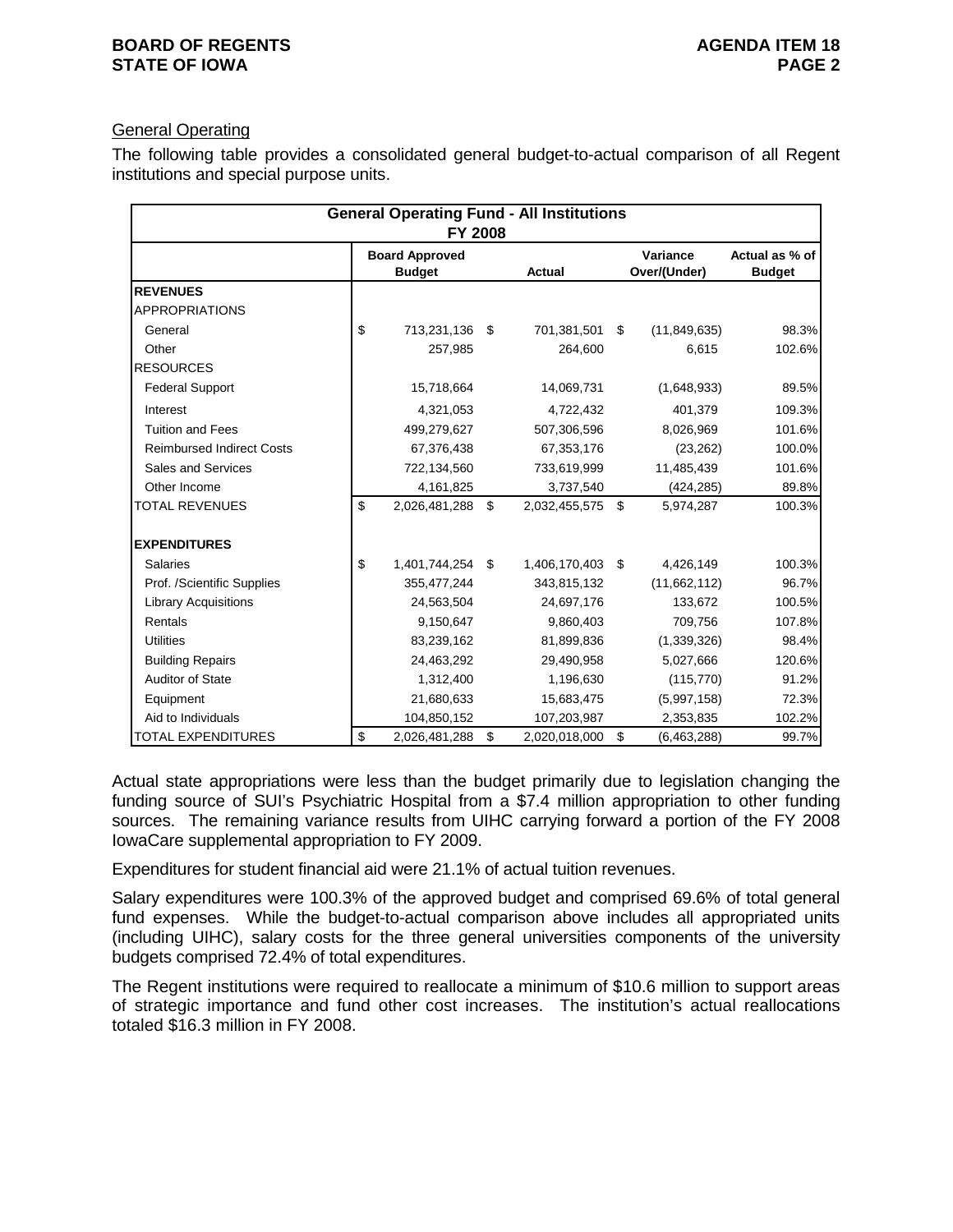### **BOARD OF REGENTS AGENUS AGENDA ITEM 18 STATE OF IOWA** PAGE 3

The table below reflects an approximate 21% increase in FY 2008 total general fund revenues when compared to FY 2004 and provides actual revenues and expenditures by category for each of the last five years.

| <b>General Fund - All Institutions</b><br>FY 2004 - FY 2008 |    |                 |    |                 |    |                 |    |                 |    |                  |  |
|-------------------------------------------------------------|----|-----------------|----|-----------------|----|-----------------|----|-----------------|----|------------------|--|
|                                                             |    | FY 2004         |    | FY 2005         |    | FY 2006         |    | FY 2007         |    | FY 2008          |  |
| <b>REVENUES</b>                                             |    |                 |    |                 |    |                 |    |                 |    |                  |  |
| <b>APPROPRIATIONS</b>                                       |    |                 |    |                 |    |                 |    |                 |    |                  |  |
| General                                                     | \$ | 591,507,314     | \$ | 590,922,798     | \$ | 615,472,085     | \$ | 640,061,595     | \$ | 701,381,501      |  |
| Other                                                       |    | 262,635         |    | 264,610         |    | 264,600         |    | 265,342         |    | 264,600          |  |
| <b>RESOURCES</b>                                            |    |                 |    |                 |    |                 |    |                 |    |                  |  |
| <b>Federal Support</b>                                      |    | 16,145,558      |    | 17,199,810      |    | 15,490,305      |    | 16,850,227      |    | 14,069,731       |  |
| Interest                                                    |    | 2,668,018       |    | 2,852,269       |    | 3,677,859       |    | 4,513,511       |    | 4,722,432        |  |
| <b>Tuition and Fees</b>                                     |    | 409,622,568     |    | 428,664,163     |    | 442,547,590     |    | 478,612,148     |    | 507,306,596      |  |
| <b>Reimbursed Indirect Costs</b>                            |    | 60,380,988      |    | 63,504,443      |    | 64,211,699      |    | 64,437,442      |    | 67,353,176       |  |
| Sales and Services                                          |    | 594,871,367     |    | 600,578,934     |    | 642,925,056     |    | 664,327,083     |    | 733,619,999      |  |
| Other Income                                                |    | 2,926,590       |    | 2,498,767       |    | 2,841,274       |    | 2,808,740       |    | 3,737,540        |  |
| <b>TOTAL REVENUES</b>                                       | \$ | 1,678,385,038   | \$ | 1,706,485,794   | \$ | 1,787,430,468   | \$ | 1,871,876,088   |    | \$ 2,032,455,575 |  |
| <b>EXPENDITURES</b>                                         |    |                 |    |                 |    |                 |    |                 |    |                  |  |
| <b>Salaries</b>                                             |    | \$1,160,270,694 |    | \$1,177,098,648 |    | \$1,233,065,141 |    | \$1,299,619,740 | \$ | 1,406,170,403    |  |
| Prof. /Scientific Supplies                                  |    | 314,433,803     |    | 317,310,222     |    | 313,987,144     |    | 308,158,887     |    | 343,815,132      |  |
| <b>Library Acquisitions</b>                                 |    | 20,239,250      |    | 22,056,680      |    | 22,818,803      |    | 24,554,727      |    | 24,697,176       |  |
| Rentals                                                     |    | 7,423,235       |    | 7,944,578       |    | 7,740,722       |    | 8,386,711       |    | 9,860,403        |  |
| <b>Utilities</b>                                            |    | 59,935,636      |    | 64,921,632      |    | 70,157,641      |    | 74,483,427      |    | 81,899,836       |  |
| <b>Building Repairs</b>                                     |    | 15,282,267      |    | 19,971,168      |    | 36,120,813      |    | 38,041,945      |    | 29,490,958       |  |
| <b>Auditor of State</b>                                     |    | 1,279,298       |    | 1,132,861       |    | 1,100,818       |    | 1,080,655       |    | 1,196,630        |  |
| Equipment                                                   |    | 19,445,275      |    | 9,134,844       |    | 12,268,813      |    | 10,558,244      |    | 15,683,475       |  |
| Aid to Individuals                                          |    | 80,868,512      |    | 86,165,175      |    | 90,392,350      |    | 97,129,905      |    | 107,203,987      |  |
| <b>TOTAL EXPENDITURES</b>                                   | \$ | 1,679,177,971   | \$ | 1,705,735,808   | \$ | 1,787,652,245   | \$ | 1,862,014,241   | \$ | 2,020,018,000    |  |

# **Restricted**

External forces greatly affect the revenues and expenditures of the restricted funds. Capital appropriation revenues reflect the draw down of funds from current and prior fiscal years while the budgets reflect the total amounts appropriated by fiscal year. Federal support and reimbursed indirect costs in the restricted funds are difficult to project due to the uncertainty and volatility of federal grant awards. Other revenue is greatly affected by the timing and amounts of bond issues. As a result, expenditures are also difficult to project and fluctuate greatly due to the timing of construction projects and other expenditures that directly correlate with revenue fluctuations. This report includes a combined budget-to-actual restricted fund comparison for all Regent institutions. Budget-to-actual comparisons for the individual institutions are not included in the report but are available in the Board Office.

The athletic and residence system budgets are part of the restricted fund budgets. Information comparing athletic and residence system budget-to-actual and five-year historical data for each university is provided in the attachments. The attachments also include annual enrollment and occupancy information for the university residence systems.

The Iowa School for the Deaf includes tuition received from Nebraska residents in the restricted fund. Tuition revenues from Nebraska totaled \$0.7 million during FY 2008.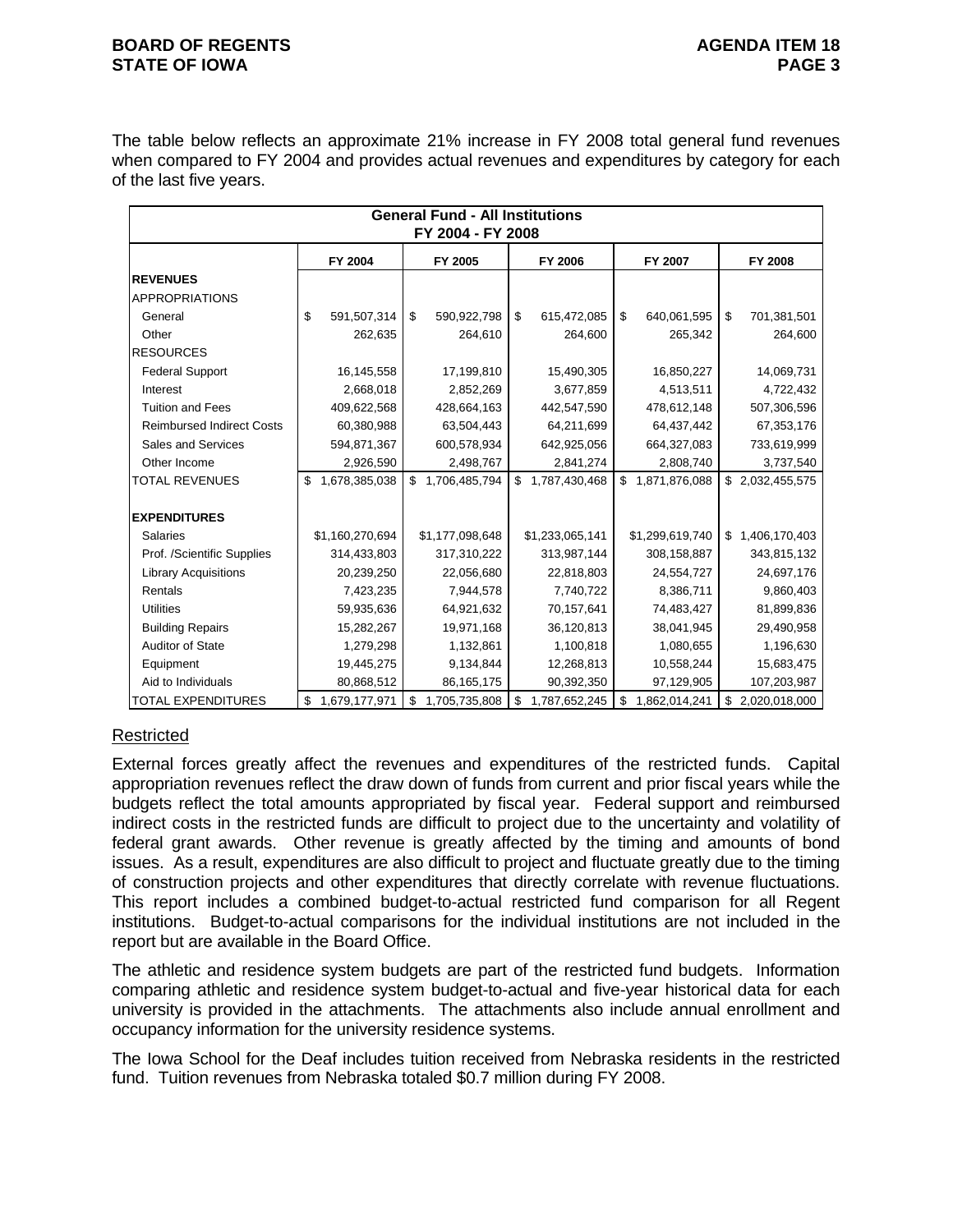|                                  | <b>Restricted Fund - All Institutions</b><br>FY 2008 |               |    |                |    |                          |                                 |  |  |  |  |
|----------------------------------|------------------------------------------------------|---------------|----|----------------|----|--------------------------|---------------------------------|--|--|--|--|
|                                  |                                                      | <b>Budget</b> |    | Actual         |    | Variance<br>Over/(Under) | Actual as % of<br><b>Budget</b> |  |  |  |  |
| <b>REVENUES</b>                  |                                                      |               |    |                |    |                          |                                 |  |  |  |  |
| <b>APPROPRIATIONS</b>            |                                                      |               |    |                |    |                          |                                 |  |  |  |  |
| Grow IA Values Fund              | \$                                                   | 4,800,000     | \$ | 4,800,000 \$   |    |                          | 100.0%                          |  |  |  |  |
| Capital                          | \$                                                   | 33,132,000    | \$ | 15,690,592     |    | (17, 441, 408)           | 47.4%                           |  |  |  |  |
| <b>Tuition Replacement</b>       |                                                      | 24,305,412    |    | 23,870,594     |    | (434, 818)               | 98.2%                           |  |  |  |  |
| <b>Battelle</b>                  |                                                      |               |    | 1,838,113      |    | 1,838,113                |                                 |  |  |  |  |
| Other                            |                                                      | 50,000        |    | 50,000         |    |                          | 100.0%                          |  |  |  |  |
| <b>RESOURCES</b>                 |                                                      |               |    |                |    |                          |                                 |  |  |  |  |
| <b>Federal Support</b>           |                                                      | 383,974,044   |    | 386,470,790    |    | 2,496,746                | 100.7%                          |  |  |  |  |
| Interest                         |                                                      | 9,089,963     |    | 9,128,151      |    | 38,188                   | 100.4%                          |  |  |  |  |
| <b>Tuition and Fees</b>          |                                                      | 80,055,751    |    | 91,282,468     |    | 11,226,717               | 114.0%                          |  |  |  |  |
| <b>Reimbursed Indirect Costs</b> |                                                      | 27,455,909    |    | 29,732,454     |    | 2,276,545                | 108.3%                          |  |  |  |  |
| Sales and Services               |                                                      | 370,150,958   |    | 382,325,703    |    | 12,174,745               | 103.3%                          |  |  |  |  |
| Other Income                     |                                                      | 695,074,715   |    | 847,984,720    |    | 152,910,005              | 122.0%                          |  |  |  |  |
| <b>TOTAL RESOURCES</b>           | \$                                                   | 1,628,088,752 | \$ | 1,793,173,585  | \$ | 165,084,833              | 110.1%                          |  |  |  |  |
| <b>EXPENDITURES</b>              |                                                      |               |    |                |    |                          |                                 |  |  |  |  |
| <b>Salaries</b>                  |                                                      | 583,642,359   |    | 585,934,563 \$ |    | 2,292,204                | 100.4%                          |  |  |  |  |
| Prof. /Scientific Supplies       |                                                      | 484,860,577   |    | 500,005,372    |    | 15, 144, 795             | 103.1%                          |  |  |  |  |
| <b>Library Acquisitions</b>      |                                                      | 63,100        |    | 39,692         |    | (23, 408)                | 62.9%                           |  |  |  |  |
| Rentals                          |                                                      | 18,249,000    |    | 17, 154, 941   |    | (1,094,059)              | 94.0%                           |  |  |  |  |
| <b>Utilities</b>                 |                                                      | 22,325,783    |    | 22,567,968     |    | 242,185                  | 101.1%                          |  |  |  |  |
| <b>Building Repairs</b>          |                                                      | 16,970,520    |    | 9,389,769      |    | (7,580,751)              | 55.3%                           |  |  |  |  |
| Auditor of State                 |                                                      | 1,000         |    |                |    | (1,000)                  | 0.0%                            |  |  |  |  |
| Equipment                        |                                                      | 28,028,601    |    | 26,191,137     |    | (1,837,464)              | 93.4%                           |  |  |  |  |
| Aid to Individuals               |                                                      | 96,734,653    |    | 101,937,082    |    | 5,202,429                | 105.4%                          |  |  |  |  |
| <b>Debt Service</b>              |                                                      | 95,143,078    |    | 95,271,726     |    | 128,648                  | 100.1%                          |  |  |  |  |
| <b>Plant Capital</b>             |                                                      | 282,070,081   |    | 281,969,821    |    | (100, 260)               | 100.0%                          |  |  |  |  |
| <b>TOTAL EXPENDITURES</b>        | \$                                                   | 1,628,088,752 | \$ | 1,640,462,071  | \$ | 12,373,319               | 100.8%                          |  |  |  |  |

## Revenue Variances

- Actual capital appropriation draw downs, which are based on incurred expenditures, were less than the total appropriated amounts included in the budget. The reversion dates of the budgeted FY 2008 capital appropriations made during the 2006 and 2007 legislative sessions range from June 30, 2010 through 2012.
- Other income includes, in part, bond and loan proceeds, workshop and seminar revenues, royalties, practice plan revenues, and nonfederal gifts, grants, and contracts. Other income exceeded the budget primarily because of an increase in private research funding, the timing of bond sales for capital projects, and higher than anticipated Medicine and Dentistry Practice Plan revenues.

### Expense Variances

• Building repairs from the restricted funds were less than the budget primarily because the institutions committed existing general funds for building repair projects.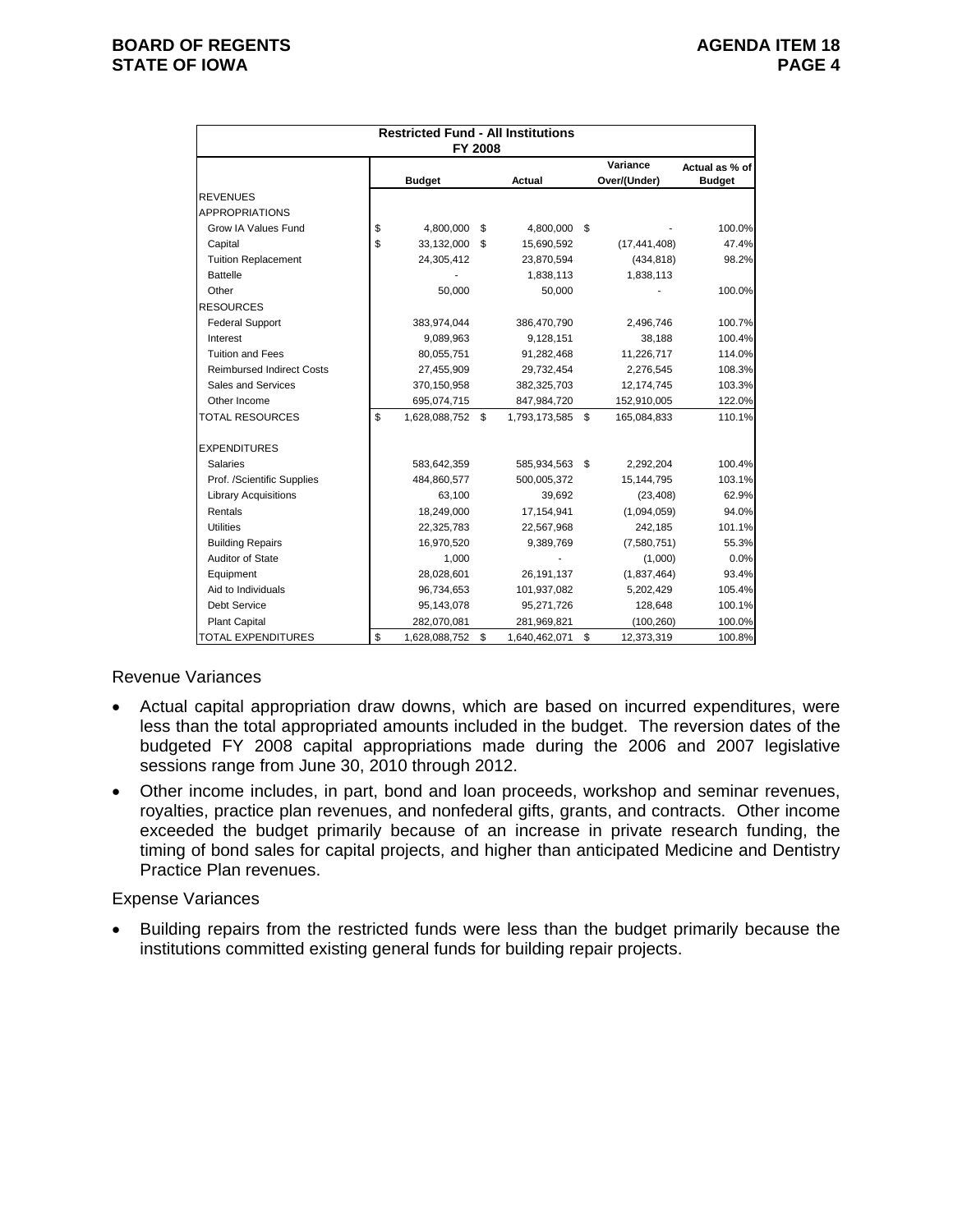# **BOARD OF REGENTS**<br> **BOARD OF REGENTS**<br> **BOARD OF IOWA**<br>
PAGE 5 **STATE OF IOWA**

|                                  |                     | <b>Restricted Fund - All Institutions</b><br>FY 2004 - FY 2008 |     |                 |                     |                     |
|----------------------------------|---------------------|----------------------------------------------------------------|-----|-----------------|---------------------|---------------------|
|                                  | FY 2004             | FY 2005                                                        |     | FY 2006         | FY 2007             | FY 2008             |
| <b>REVENUES</b>                  |                     |                                                                |     |                 |                     |                     |
| <b>APPROPRIATIONS</b>            |                     |                                                                |     |                 |                     |                     |
| Grow IA Values Fund              |                     |                                                                | \$  | 4,800,000       | \$<br>4,800,000     | \$<br>4,800,000     |
| Capital                          | \$<br>23,818,522    | \$<br>27,287,025                                               | \$  | 15,071,309      | \$<br>10,716,850    | \$<br>15,690,592    |
| <b>Tuition Replacement</b>       | 23,706,383          | 24,270,613                                                     |     | 23,336,687      | 22,588,292          | 23,870,594          |
| <b>Battelle</b>                  |                     |                                                                |     |                 | 17,082,224          | 1,838,113           |
| Other                            | 106,228             |                                                                |     |                 | 50,000              | 50,000              |
| <b>RESOURCES</b>                 |                     |                                                                |     |                 |                     |                     |
| <b>Federal Support</b>           | 345,479,700         | 371,506,015                                                    |     | 371,222,626     | 384,519,147         | 386,470,790         |
| Interest                         | 2,735,604           | 4,105,126                                                      |     | 5,188,499       | 11,064,108          | 9,128,151           |
| <b>Tuition and Fees</b>          | 62,528,632          | 66,555,091                                                     |     | 67.430.972      | 77,437,238          | 91,282,468          |
| <b>Reimbursed Indirect Costs</b> | 27,020,459          | 27,793,946                                                     |     | 27,712,297      | 27,645,682          | 29,732,454          |
| Sales and Services               | 293,510,427         | 311,939,881                                                    |     | 337,204,659     | 353,343,236         | 382,325,703         |
| Other Income                     | 518,252,543         | 632,079,604                                                    |     | 721,971,444     | 769,426,160         | 847,984,720         |
| <b>TOTAL REVENUES</b>            | \$<br>1,297,158,498 | \$<br>1,465,537,301                                            |     | \$1,573,938,493 | \$1,678,672,937     | \$1,793,173,585     |
| <b>EXPENDITURES</b>              |                     |                                                                |     |                 |                     |                     |
| Salaries                         | \$<br>490,204,801   | \$<br>499,108,907                                              | \$  | 519,832,426     | \$<br>556,371,306   | \$<br>585,934,563   |
| Prof. /Scientific Supplies       | 401,617,676         | 425,079,980                                                    |     | 458,075,072     | 476,480,126         | 500,005,372         |
| <b>Library Acquisitions</b>      | 24,869              | 82,157                                                         |     | 60,412          | 240,484             | 39,692              |
| Rentals                          | 14, 111, 174        | 17,328,238                                                     |     | 16,609,833      | 16,929,679          | 17,154,941          |
| Utilities                        | 16,869,455          | 17,521,621                                                     |     | 19,741,114      | 21,130,718          | 22,567,968          |
| <b>Building Repairs</b>          | 22,502,999          | 9,940,994                                                      |     | 13,555,965      | 11,282,779          | 9,389,769           |
| Equipment                        | 23,972,819          | 25,982,424                                                     |     | 24,606,414      | 31,217,083          | 26,191,137          |
| Aid to Individuals               | 85,675,015          | 87,237,728                                                     |     | 88,947,205      | 94,516,314          | 101,937,082         |
| <b>Debt Service</b>              | 99,512,278          | 77,287,929                                                     |     | 98,942,952      | 81,016,827          | 95,271,726          |
| Plant Capital                    | 234,986,494         | 245,096,621                                                    |     | 259,106,314     | 270,507,891         | 281,969,821         |
| <b>TOTAL EXPENDITURES</b>        | \$<br>1,389,477,580 | \$<br>1,404,666,599                                            | \$. | 1,499,477,707   | \$<br>1,559,693,207 | \$<br>1,640,462,071 |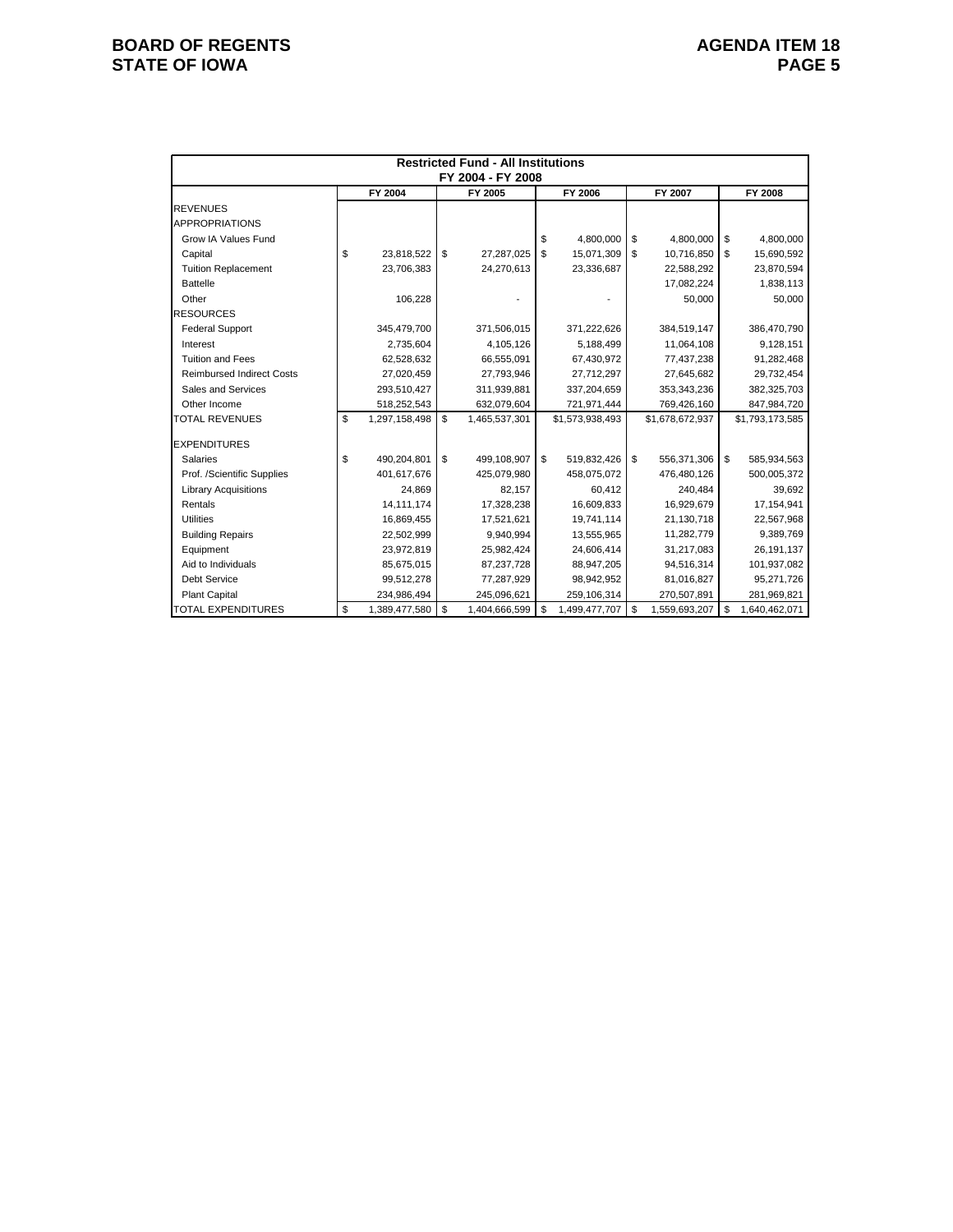#### **BOARD OF REGENTS AGENUS AGENDA ITEM 18 STATE OF IOWA ATTACHMENT A**

## **University of Iowa**

The budget-to-actual comparison below contains all general university and special purpose appropriated units except for the four hospital units, which are reported separately in a subsequent table. Expenditures for student financial aid were 19.3% of actual tuition revenues.

| University of Iowa - General Fund<br><b>FY 2008</b> |    |                                        |    |             |                          |               |                                 |  |  |  |
|-----------------------------------------------------|----|----------------------------------------|----|-------------|--------------------------|---------------|---------------------------------|--|--|--|
|                                                     |    | <b>Board Approved</b><br><b>Budget</b> |    | Actual      | Variance<br>Over/(Under) |               | Actual as % of<br><b>Budget</b> |  |  |  |
| <b>REVENUES</b>                                     |    |                                        |    |             |                          |               |                                 |  |  |  |
| <b>APPROPRIATIONS</b>                               |    |                                        |    |             |                          |               |                                 |  |  |  |
| General                                             | \$ | 269,684,579                            | \$ | 269,684,579 | \$                       |               | 100.0%                          |  |  |  |
| <b>RESOURCES</b>                                    |    |                                        |    |             |                          |               |                                 |  |  |  |
| Interest                                            |    | 1,642,053                              |    | 1,787,590   |                          | 145,537       | 108.9%                          |  |  |  |
| <b>Tuition and Fees</b>                             |    | 252,965,000                            |    | 252,315,603 |                          | (649, 397)    | 99.7%                           |  |  |  |
| <b>Reimbursed Indirect Costs</b>                    |    | 43,779,504                             |    | 43,150,431  |                          | (629, 073)    | 98.6%                           |  |  |  |
| Sales and Services                                  |    | 3,203,856                              |    | 3,001,354   |                          | (202, 502)    | 93.7%                           |  |  |  |
| Other Income                                        |    | 285,000                                |    | 286,987     |                          | 1,987         | 100.7%                          |  |  |  |
| <b>TOTAL REVENUES</b>                               | \$ | 571,559,992                            | \$ | 570,226,544 | \$                       | (1, 333, 448) | 99.8%                           |  |  |  |
| <b>EXPENDITURES</b>                                 |    |                                        |    |             |                          |               |                                 |  |  |  |
| <b>Salaries</b>                                     | \$ | 423,187,640                            | \$ | 418,912,211 | \$                       | (4,275,429)   | 99.0%                           |  |  |  |
| Prof. /Scientific Supplies                          |    | 39,779,149                             |    | 36,953,256  |                          | (2,825,893)   | 92.9%                           |  |  |  |
| <b>Library Acquisitions</b>                         |    | 13,214,000                             |    | 13,160,870  |                          | (53, 130)     | 99.6%                           |  |  |  |
| Rentals                                             |    | 1,672,500                              |    | 2,103,853   |                          | 431,353       | 125.8%                          |  |  |  |
| <b>Utilities</b>                                    |    | 29,319,261                             |    | 29,624,657  |                          | 305,396       | 101.0%                          |  |  |  |
| <b>Building Repairs</b>                             |    | 9,539,000                              |    | 11,252,886  |                          | 1,713,886     | 118.0%                          |  |  |  |
| Auditor of State                                    |    | 500,000                                |    | 486,434     |                          | (13, 566)     | 97.3%                           |  |  |  |
| Equipment                                           |    | 6,766,442                              |    | 9,049,763   |                          | 2,283,321     | 133.7%                          |  |  |  |
| Aid to Individuals                                  |    | 47,582,000                             |    | 48,682,614  |                          | 1,100,614     | 102.3%                          |  |  |  |
| <b>TOTAL EXPENDITURES</b>                           | \$ | 571,559,992                            | \$ | 570,226,544 | \$                       | (1, 333, 448) | 99.8%                           |  |  |  |

The Board approved a revised budget for SUI in June 2008. The amended budget increased indirect cost reimbursements by \$1.3 million, tuition revenue by \$0.7 million, and interest income by \$0.4 million. The budget-to-actual comparisons are based on the revised budget.

Revenue Variances

- Interest income exceeded the budget primarily due to higher than expected interest rates and the timing of expenditures during the year.
- Indirect cost recoveries were projected to exceed the original budget by \$1.3 million due the success in securing sponsored research and the new indirect cost rate which became effective on July 1, 2007. Final indirect cost revenue was \$0.7 million less than the revised budget.

Expense Variances

- Supplies were below the budget as a direct result of reduced spending due to the overall revenue shortfall compared to budget and the result of collegiate reallocations to student aid, equipment, and building repairs.
- Equipment purchases were over budget resulting from collegiate reallocations to equipment from other expense categories.
- Student financial aid expenditures were over budget due to reallocations within the colleges.
- Building repairs were over budget and were funded with reallocations. Projects completed in FY 2008 include Chemistry Building renovation, Bowen Science Building Physiology renovation, and fire, life safety and environmental projects.

The University reallocated \$7.2 million as planned in the FY 2008 budget. Reallocated funds were primarily directed to support salary and related benefit cost increases, investment in faculty, and renewing environments for learning and research.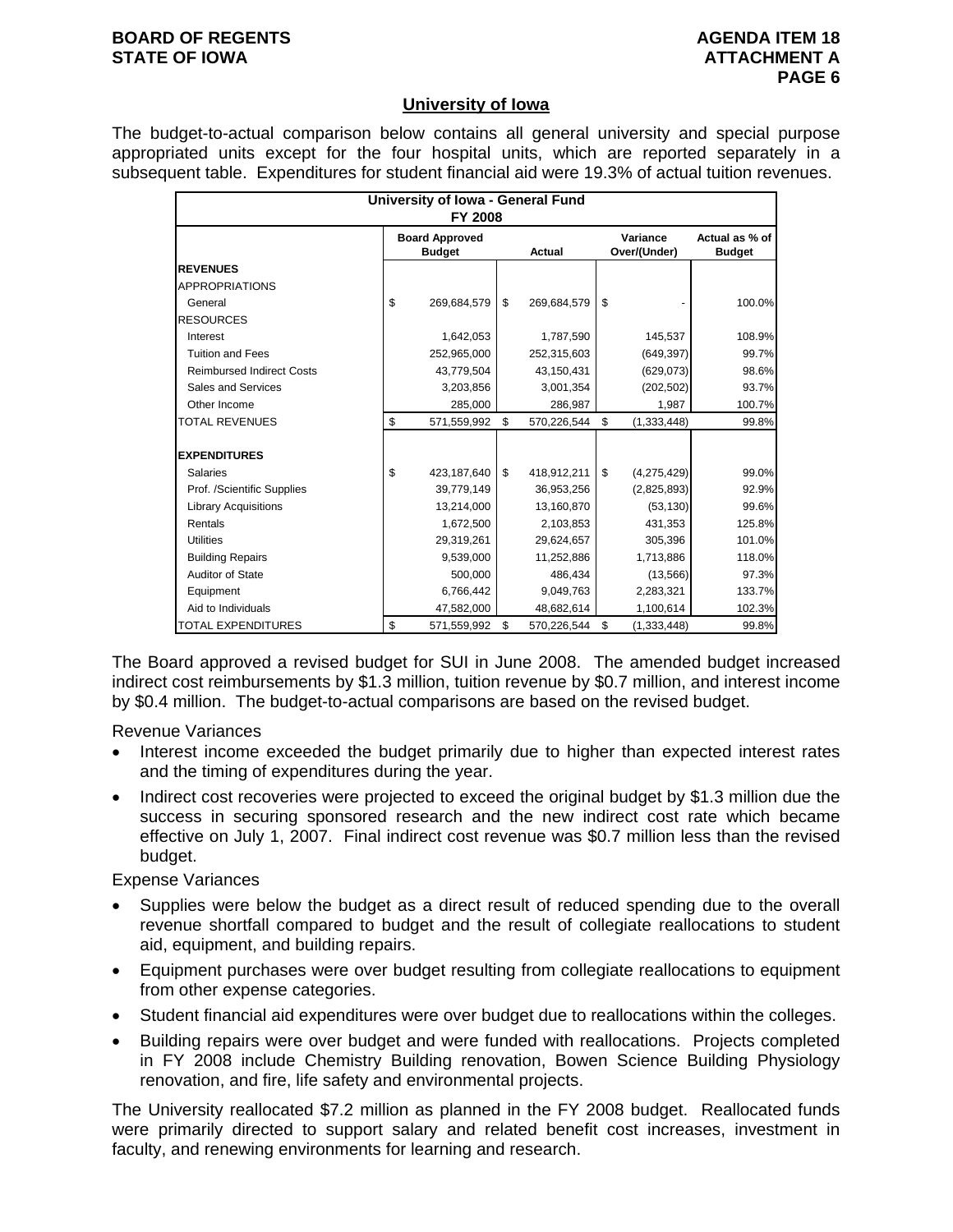|                                                     | University of Iowa - General Fund<br>FY 2004 - FY 2008 |             |    |             |    |             |    |               |    |             |  |
|-----------------------------------------------------|--------------------------------------------------------|-------------|----|-------------|----|-------------|----|---------------|----|-------------|--|
| FY 2004<br>FY 2005<br>FY 2006<br>FY 2007<br>FY 2008 |                                                        |             |    |             |    |             |    |               |    |             |  |
| <b>University Approp. Units</b><br><b>REVENUES</b>  |                                                        |             |    |             |    |             |    |               |    |             |  |
| <b>General Appropriations</b>                       | \$                                                     | 231,241,065 | \$ | 230,890,826 | \$ | 240,798,782 | \$ | 245,315,657   | \$ | 269,684,579 |  |
| Interest                                            |                                                        | 1,299,039   |    | 1,256,224   |    | 1,734,478   |    | 1,636,690     |    | 1,787,590   |  |
| <b>Tuition and Fees</b>                             |                                                        | 194,963,659 |    | 205,859,598 |    | 216,255,301 |    | 238,501,514   |    | 252,315,603 |  |
| <b>Reimbursed Indirect Costs</b>                    |                                                        | 39,028,455  |    | 40,532,209  |    | 40,453,400  |    | 41,506,639    |    | 43,150,431  |  |
| Sales and Services                                  |                                                        | 2,735,129   |    | 2,708,498   |    | 2,782,350   |    | 3,039,595     |    | 3,001,354   |  |
| Other Income                                        |                                                        | 168,450     |    | 232,902     |    | 206,005     |    | 177,244       |    | 286,987     |  |
| <b>TOTAL REVENUES</b>                               | \$                                                     | 469,435,797 | \$ | 481,480,257 | \$ | 502,230,316 | \$ | 530, 177, 339 | \$ | 570,226,544 |  |
| <b>EXPENDITURES</b>                                 |                                                        |             |    |             |    |             |    |               |    |             |  |
| <b>Salaries</b>                                     | \$                                                     | 358,242,103 | \$ | 363,073,296 | \$ | 375,171,480 | \$ | 391,427,060   | \$ | 418,912,211 |  |
| Prof. /Scientific Supplies                          |                                                        | 33,461,540  |    | 34,875,636  |    | 35,032,547  |    | 35,940,045    |    | 36,953,256  |  |
| <b>Library Acquisitions</b>                         |                                                        | 10,819,750  |    | 11,527,245  |    | 11,934,494  |    | 12,554,881    |    | 13,160,870  |  |
| Rentals                                             |                                                        | 1,296,456   |    | 1,386,085   |    | 1,036,003   |    | 1,754,887     |    | 2,103,853   |  |
| <b>Utilities</b>                                    |                                                        | 20,327,852  |    | 21,187,377  |    | 23,695,465  |    | 27,079,652    |    | 29,624,657  |  |
| <b>Building Repairs</b>                             |                                                        | 5,347,909   |    | 6,854,369   |    | 9,129,400   |    | 9,373,260     |    | 11,252,886  |  |
| <b>Auditor of State</b>                             |                                                        | 543,711     |    | 401,274     |    | 467,037     |    | 454,659       |    | 486,434     |  |
| Equipment                                           |                                                        | 5,024,386   |    | 4,780,219   |    | 5,975,055   |    | 7,107,041     |    | 9,049,763   |  |
| Aid to Individuals                                  |                                                        | 34,372,090  |    | 37,394,756  |    | 39,788,835  |    | 44,485,854    |    | 48,682,614  |  |
| <b>TOTAL EXPENDITURES</b>                           | \$                                                     | 469,435,797 | \$ | 481,480,257 | \$ | 502,230,316 | \$ | 530, 177, 339 | \$ | 570,226,544 |  |

The table below contains the FY 2008 budget to actual consolidated comparison for UIHC, Psychiatric Hospital, Specialized Child Health Services (SCHS), and the Center for Disabilities and Development (CDD).

| University of Iowa - Health Care Appropriated Units<br>FY 2008 |    |                                        |    |               |    |                          |                                 |  |  |  |  |
|----------------------------------------------------------------|----|----------------------------------------|----|---------------|----|--------------------------|---------------------------------|--|--|--|--|
|                                                                |    | <b>Board Approved</b><br><b>Budget</b> |    | <b>Actual</b> |    | Variance<br>Over/(Under) | Actual as % of<br><b>Budget</b> |  |  |  |  |
| <b>IREVENUES</b>                                               |    |                                        |    |               |    |                          |                                 |  |  |  |  |
| <b>APPROPRIATIONS</b>                                          |    |                                        |    |               |    |                          |                                 |  |  |  |  |
| General                                                        | \$ | 67,749,364                             | \$ | 55,417,370    | \$ | (12, 331, 994)           | 81.8%                           |  |  |  |  |
| <b>RESOURCES</b>                                               |    |                                        |    |               |    |                          |                                 |  |  |  |  |
| <b>Federal Support</b>                                         |    | 2,501,351                              |    | 869,003       |    | (1,632,348)              | 34.7%                           |  |  |  |  |
| <b>Reimbursed Indirect Costs</b>                               |    | 4,211,500                              |    | 3,937,027     |    | (274, 473)               | 93.5%                           |  |  |  |  |
| Sales and Services                                             |    | 716,511,624                            |    | 728,365,734   |    | 11,854,110               | 101.7%                          |  |  |  |  |
| Other Income                                                   |    | 2,334,343                              |    | 1,644,724     |    | (689, 619)               | 70.5%                           |  |  |  |  |
| <b>TOTAL REVENUES</b>                                          | \$ | 793,308,182                            | \$ | 790,233,858   | \$ | (3,074,324)              | 99.6%                           |  |  |  |  |
| <b>EXPENDITURES</b>                                            |    |                                        |    |               |    |                          |                                 |  |  |  |  |
| <b>Salaries</b>                                                | \$ | 489,968,909                            | \$ | 505,642,104   | \$ | 15,673,195               | 103.2%                          |  |  |  |  |
| Prof. /Scientific Supplies                                     |    | 261,116,573                            |    | 257,818,806   |    | (3,297,767)              | 98.7%                           |  |  |  |  |
| Rentals                                                        |    | 5,074,900                              |    | 5,414,105     |    | 339,205                  | 106.7%                          |  |  |  |  |
| <b>Utilities</b>                                               |    | 20,943,400                             |    | 22,006,349    |    | 1,062,949                | 105.1%                          |  |  |  |  |
| <b>Building Repairs</b>                                        |    | 7,376,500                              |    | 17,730        |    | (7, 358, 770)            | 0.2%                            |  |  |  |  |
| Equipment                                                      |    | 8,827,900                              |    | 8,190         |    | (8,819,710)              | 0.1%                            |  |  |  |  |
| <b>TOTAL EXPENDITURES</b>                                      | \$ | 793,308,182                            | \$ | 790,907,284   | \$ | (2,400,898)              | 99.7%                           |  |  |  |  |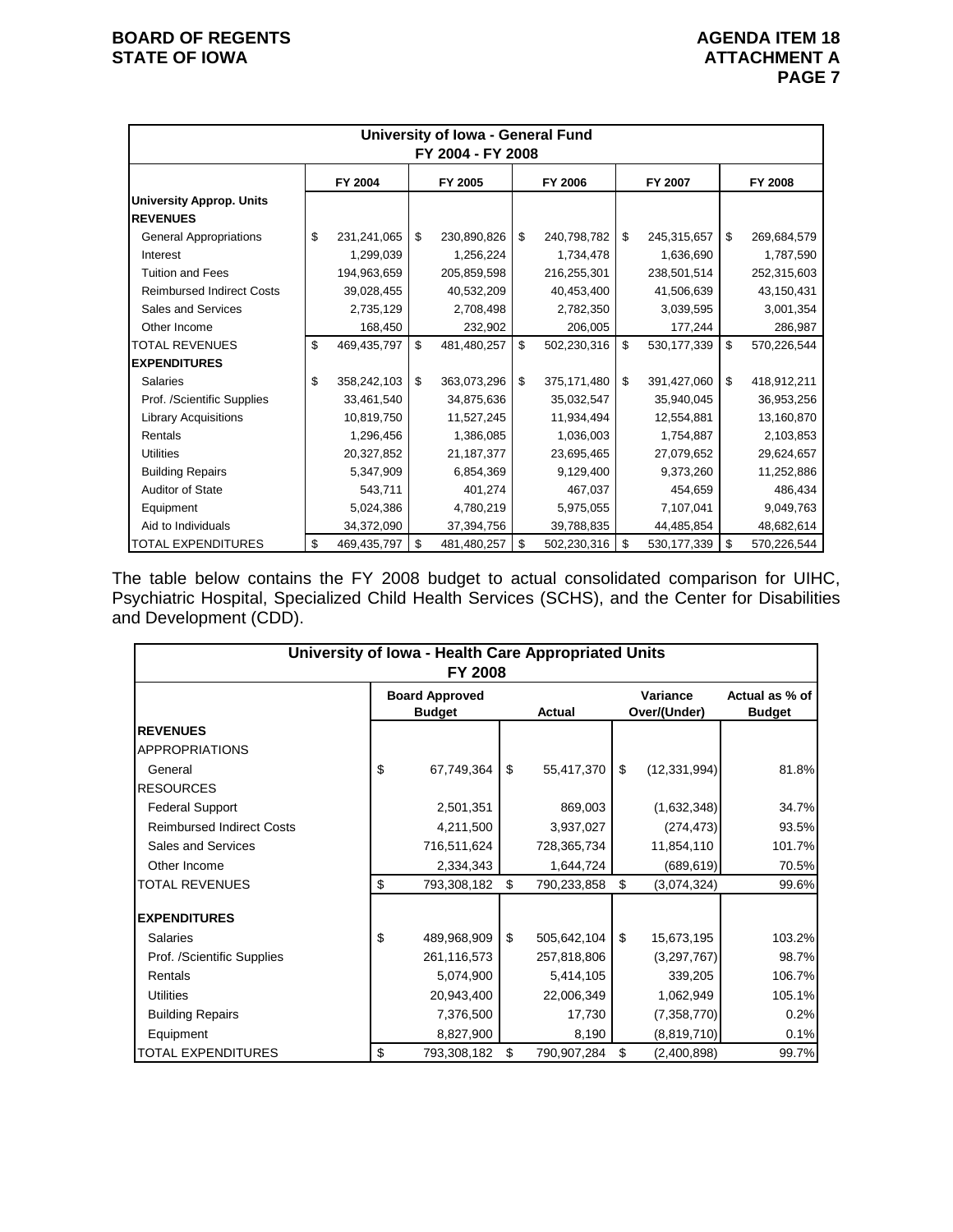The Board approved a revised budget for UIHC in June 2008 which increased budgeted revenue by \$13.6 million. The Board also approved a \$257,000 increase to the original budget for the Center for Disabilities and Development. The budget-to-actual comparisons are based on the revised budget

### Revenue Variances

- Actual health care appropriations were less than the budget primarily as a result of the 2008 legislature changing the funding source of SUI's Psychiatric Hospital from a \$7.4 million appropriation to other funding sources. Also, due to the timing of cash receipts, only \$20.7 million of the \$25.7 million lowaCare supplemental appropriation was received in FY 2008. The remainder carried forward to FY 2009.
- Federal support was under budget due to a delay in the receipt of grant funding.
- The sales and services budget line exceeds the budget primarily due to the change in funding sources described above for the Psychiatric Hospital. Also, UIHC realized an increase in patient services volume in excess of budget.

- Salary costs were over budget due to additional labor hours needed to meet a significant increase in patient volume and new staff positions necessary in areas of sustained volume growth.
- Professional and scientific supplies and services were less than the budget due to the lower consumption of medical supplies during June as result of the flood. Also, continued emphasis on product usage through supply chain initiatives assists in achieving cost savings.
- Limited spending of UIHC operating funds was available for new clinical and diagnostic equipment, inpatient unit renovations, and other building repair projects due to the higher labor spending necessary in support of the patient volume growth.

|                                  |    | University of Iowa - Health Care Appropriated Units |    |             |    |             |    |             |    |               |  |
|----------------------------------|----|-----------------------------------------------------|----|-------------|----|-------------|----|-------------|----|---------------|--|
| FY 2004 - FY 2008                |    |                                                     |    |             |    |             |    |             |    |               |  |
|                                  |    | FY 2004                                             |    | FY 2005     |    | FY 2006     |    | FY 2007     |    | FY 2008       |  |
| <b>IREVENUES</b>                 |    |                                                     |    |             |    |             |    |             |    |               |  |
| <b>General Appropriations</b>    | \$ | 41,445,971                                          | \$ | 41,339,971  | \$ | 41,339,971  | \$ | 53,322,208  |    | \$55,417,370  |  |
| <b>Federal Support</b>           |    | 3,081,766                                           |    | 4,013,152   |    | 2,266,866   |    | 3,625,184   |    | 869,003       |  |
| <b>Reimbursed Indirect Costs</b> |    | 4,119,451                                           |    | 3,518,997   |    | 3,670,010   |    | 3,734,113   |    | 3,937,027     |  |
| Sales and Services               |    | 590,877,012                                         |    | 596,893,501 |    | 639,109,241 |    | 660,263,975 |    | 728,365,734   |  |
| Other Income                     |    | 920,896                                             |    | 701,933     |    | 1,082,880   |    | 951,834     |    | 1,644,724     |  |
| <b>TOTAL REVENUES</b>            | \$ | 640,445,096                                         | \$ | 646,467,554 | \$ | 687,468,968 | \$ | 721,897,314 | \$ | 790,233,858   |  |
| <b>EXPENDITURES</b>              |    |                                                     |    |             |    |             |    |             |    |               |  |
| Salaries                         | \$ | 374,651,305                                         | \$ | 383,897,769 | \$ | 410,139,780 | \$ | 448,524,004 |    | \$505,642,104 |  |
| Prof. /Scientific Supplies       |    | 237,240,221                                         |    | 239,611,559 |    | 235,378,043 |    | 226,885,463 |    | 257,818,806   |  |
| Rentals                          |    | 4,514,088                                           |    | 4,738,925   |    | 4,733,507   |    | 4,522,141   |    | 5,414,105     |  |
| <b>Utilities</b>                 |    | 15,732,346                                          |    | 17,350,149  |    | 18,304,048  |    | 19,052,273  |    | 22,006,349    |  |
| <b>Building Repairs</b>          |    | 67,621                                              |    | 88,428      |    | 18,072,297  |    | 21,347,400  |    | 17,730        |  |
| Equipment                        |    | 9,045,284                                           |    | 64,217      |    | 1,057,598   |    | 37,446      |    | 8,190         |  |
| <b>TOTAL EXPENDITURES</b>        | \$ | 641,250,865                                         | \$ | 645,751,047 | \$ | 687,685,273 | \$ | 720,368,727 | \$ | 790,907,284   |  |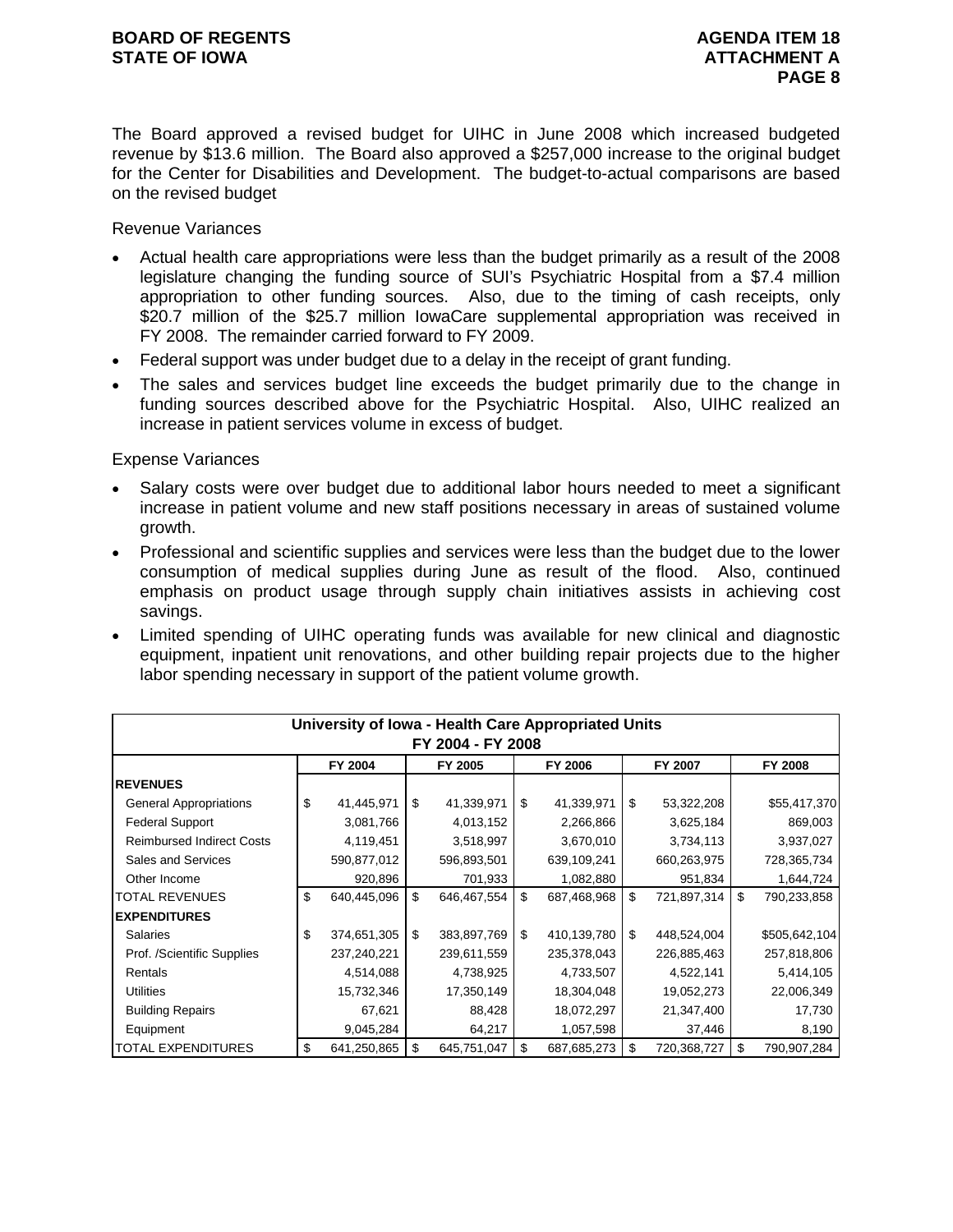| <b>University of Iowa Athletics</b>          |    |                |      |            |            |         |  |  |  |  |
|----------------------------------------------|----|----------------|------|------------|------------|---------|--|--|--|--|
|                                              |    | <b>FY 2008</b> |      | FY 2008    | Variance   |         |  |  |  |  |
|                                              |    | <b>Budget</b>  |      | Actual     | Over/Under | Percent |  |  |  |  |
| Revenues                                     |    |                |      |            |            |         |  |  |  |  |
| Sports Income                                | \$ | 20,244,500 \$  |      | 20,787,018 | 542.518    | 102.7%  |  |  |  |  |
| Alumni / Foundation / Corp Support /         |    |                |      |            |            |         |  |  |  |  |
| Sponsorship                                  |    | 12,292,026     |      | 11,955,735 | (336, 291) | 97.3%   |  |  |  |  |
| Athletic Conference / NCAA                   |    | 18,448,000     |      | 18,781,140 | 333,140    | 101.8%  |  |  |  |  |
| Financial Aid Set Aside from Athlete Tuition |    | 800,000        |      | 800,000    | 0          | 100.0%  |  |  |  |  |
| <b>Student Fees</b>                          |    | 1,500,000      |      | 1,487,795  | (12, 205)  | 99.2%   |  |  |  |  |
| Other Income                                 |    | 8,269,700      |      | 9,359,640  | 1,089,940  | 113.2%  |  |  |  |  |
| <b>Total Revenues</b>                        | \$ | 61,554,226     | - \$ | 63,171,328 | 1,617,102  | 102.6%  |  |  |  |  |
| Expenses                                     |    |                |      |            |            |         |  |  |  |  |
| Men's Sports                                 | \$ | 21,841,489 \$  |      | 21,897,146 | 55,657     | 100.3%  |  |  |  |  |
| Women's Sports                               |    | 10,007,461     |      | 10,224,129 | 216,668    | 102.2%  |  |  |  |  |
| <b>Other Expenses</b>                        |    | 29,705,276     |      | 30,682,753 | 977,477    | 103.3%  |  |  |  |  |
| <b>Total Expenses</b>                        | \$ | 61,554,226 \$  |      | 62,804,028 | 1.249.802  | 102.0%  |  |  |  |  |

Revenue Variances

- Sports income was higher than the budget due to an increase in football season ticket sales, which were offset in part by lower than anticipated single game men's basketball ticket sales.
- Athletic conference support exceeding the budget was attributable to having two Big Ten football teams in the Bowl Championship Series.
- Other income was over budget due to an increase in Facility Enterprise cash balances due to early receipt of premium seating, Big Ten Network, and media rights revenues. Novelty (licensing) income was also above budget due to enrollment growth and team success.

- Men's sports expenses exceeded the budget primarily due to transition expenses for the new basketball coaching staff.
- Women's sports expenses were higher than the budget because of higher than expected team travel, recruiting, and medical costs.
- Other athletic expenses were over budget attributable to higher than anticipated computer costs, additional achievement incentive compensation paid to coaches, and higher utility and maintenance expenses for all athletic venues.

| University of Iowa Athletics<br>FY 2004-FY 2008     |                  |                  |                  |                  |                  |  |  |  |  |  |  |
|-----------------------------------------------------|------------------|------------------|------------------|------------------|------------------|--|--|--|--|--|--|
| FY 2004<br>FY 2005<br>FY 2006<br>FY 2007<br>FY 2008 |                  |                  |                  |                  |                  |  |  |  |  |  |  |
|                                                     |                  |                  |                  |                  |                  |  |  |  |  |  |  |
| Revenues                                            |                  |                  |                  |                  |                  |  |  |  |  |  |  |
| Sports Income                                       | 20,434,095<br>\$ | 19,274,254<br>\$ | 20,313,247<br>\$ | \$22,133,117     | \$<br>20,787,018 |  |  |  |  |  |  |
| Alumni / Foundation /                               |                  |                  |                  |                  |                  |  |  |  |  |  |  |
| Corp Support / Sponsorship                          | 5,224,344        | 4,250,048        | 5,950,453        | 11,560,784       | 11,955,735       |  |  |  |  |  |  |
| Athletic Conference /                               |                  |                  |                  |                  |                  |  |  |  |  |  |  |
| <b>NCAA Support</b>                                 | 10,562,297       | 10,535,131       | 10,636,553       | 14,037,605       | 18,781,140       |  |  |  |  |  |  |
| Gen Univ Supp/Financial Aid                         | 2,223,359        | 1,923,359        | 1,673,359        | 1,573,359        | 800,000          |  |  |  |  |  |  |
| <b>Student Fees</b>                                 | 1,401,944        | 1,505,016        | 1,495,060        | 1,494,706        | 1,487,795        |  |  |  |  |  |  |
| Other Income                                        | 4,943,861        | 5,959,356        | 6,467,252        | 9,221,578        | 9,359,640        |  |  |  |  |  |  |
| <b>Total Income</b>                                 | 44,789,900<br>\$ | 43,447,164<br>\$ | 46,535,924<br>\$ | \$60,021,149     | \$<br>63,171,328 |  |  |  |  |  |  |
| <b>Expenses</b>                                     |                  |                  |                  |                  |                  |  |  |  |  |  |  |
| Men's Sports                                        | 20,393,123<br>\$ | 18,322,389<br>\$ | \$<br>20,134,758 | \$22,161,498     | \$<br>21,897,146 |  |  |  |  |  |  |
| Women's Sports                                      | 7,794,332        | 8,209,067        | 8,632,747        | 9,353,857        | 10,224,129       |  |  |  |  |  |  |
| <b>Other Expenses</b>                               | 16,019,850       | 16,677,883       | 17,668,420       | 28,505,794       | 30,682,753       |  |  |  |  |  |  |
| <b>Total Expenses</b>                               | 44,207,305<br>\$ | 43,209,339<br>\$ | 46,435,925<br>\$ | 60,021,149<br>\$ | \$<br>62,804,028 |  |  |  |  |  |  |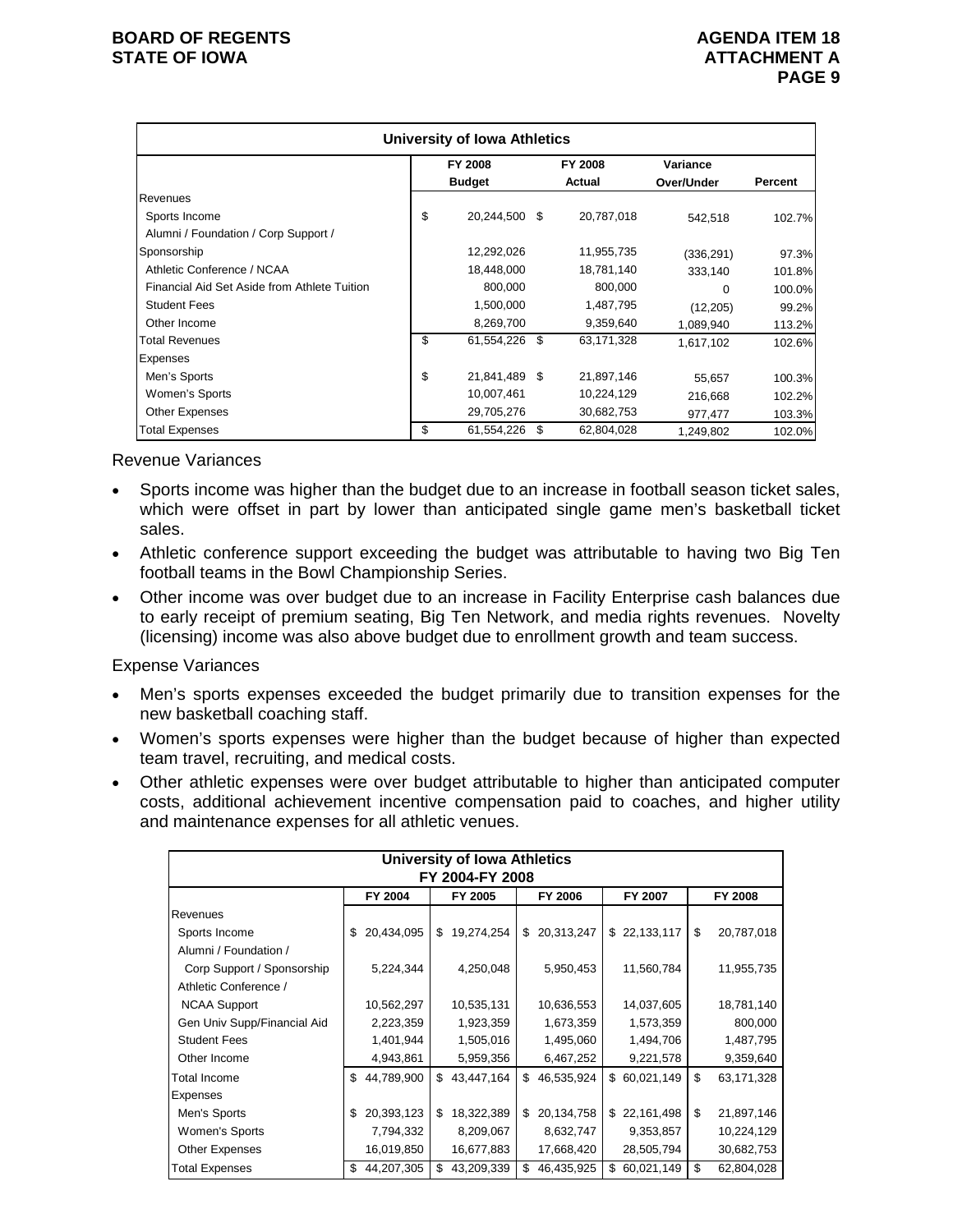| University of Iowa Residence System - FY 2008 |               |               |                          |         |  |  |  |  |  |  |
|-----------------------------------------------|---------------|---------------|--------------------------|---------|--|--|--|--|--|--|
|                                               | <b>Budget</b> | <b>Actual</b> | Variance<br>Over/(Under) | Percent |  |  |  |  |  |  |
| Revenues                                      | \$44.386.064  | \$45,109,482  | \$723.418                | 101.6%  |  |  |  |  |  |  |
| <b>Expenditures</b>                           | 31,556,261    | 30,870,381    | $($ \$685,880)           | 97.8%   |  |  |  |  |  |  |
| Debt Service                                  | 4,968,395     | 4,968,395     |                          | 100.0%  |  |  |  |  |  |  |
| <b>Mandatory Transfers</b>                    | 600,000       | 600,000       |                          | 100.0%  |  |  |  |  |  |  |
| <b>Net Revenues</b>                           | 7,261,408     | 8.670.706     | \$1.409.298              | 119.4%  |  |  |  |  |  |  |
| Net Revenues as % of Gross Revenue            | 16.4%         | 19.2%         |                          |         |  |  |  |  |  |  |

Revenues from the SUI Residence System exceeded the budget due to a higher number of room and board contracts than budgeted. The Residence System does not include temporary housing in its budget and the Fall 2007 occupancy in the residence halls exceeded capacity.

Expenditures were less than budget primarily because of reduced salary costs from numerous vacancies and unfilled positions. Building repairs and maintenance costs also were under budget due to flood-related repairs being charged to specific flood recovery accounts outside of the Residence System. During the last half of June, nearly all maintenance efforts were directed toward flood relief rather than typical summer maintenance projects.

|                                                                      | University of Iowa - Residence System | FY 2004 - FY 2008 |                  |                  |                  |
|----------------------------------------------------------------------|---------------------------------------|-------------------|------------------|------------------|------------------|
|                                                                      | FY 2004                               | FY 2005           | FY 2006          | FY 2007          | FY 2008          |
|                                                                      |                                       |                   |                  |                  |                  |
| <b>Revenues</b>                                                      | \$<br>37,759,658                      | \$<br>39,260,980  | \$<br>40,909,930 | \$<br>43,963,474 | \$<br>45,109,482 |
| <b>Expenditures for Operations</b><br>Debt Service and Mandatory     | 26,907,055                            | 28,097,366        | 29,202,713       | 30,406,591       | 30,870,381       |
| Transfers                                                            | 5,640,259                             | 6,624,733         | 6,629,008        | 6,598,195        | 5,568,395        |
| Net Revenues after Debt<br>Service and Mandatory<br><b>Transfers</b> | \$<br>5,212,344                       | \$<br>4,538,881   | \$<br>5,078,209  | \$<br>6,958,688  | \$<br>8,670,706  |
| Net Revenues as % of Gross<br>Revenue                                | 13.8%                                 | 11.6%             | 12.4%            | 15.8%            | 19.2%            |

The residence system annual report is available in the Board Office and provides information on various aspects of the University of Iowa residence system for FY 2008. The report includes enrollment data, residence hall and apartment utilization, and financial information. The annual report also contains Fall 2008 enrollment and occupancy information. While the table below reflects a smaller Fall 2008 lower division student enrollment and total student occupancy from Fall 2007, Fall 2008 residence hall occupancy continues to exceed operating capacity.

|                                    | <b>University of Iowa Residence System</b> |                  |        |          |  |  |  |  |  |  |  |  |  |
|------------------------------------|--------------------------------------------|------------------|--------|----------|--|--|--|--|--|--|--|--|--|
|                                    | <b>Fall 2007</b>                           | <b>Fall 2008</b> | Change | % Change |  |  |  |  |  |  |  |  |  |
| <b>Total University Enrollment</b> | 30,409                                     | 30,561           | 152    | 0.5%     |  |  |  |  |  |  |  |  |  |
| Lower Division                     | 9.701                                      | 9.592            | -109   | $-1.1%$  |  |  |  |  |  |  |  |  |  |
| Lower Div as % of Total            | 31.9%                                      | 31.4%            |        |          |  |  |  |  |  |  |  |  |  |
| <b>Total Occupancy</b>             | 6.351                                      | 6.147            | $-204$ | $-3.2\%$ |  |  |  |  |  |  |  |  |  |
| Occupancy as a                     |                                            |                  |        |          |  |  |  |  |  |  |  |  |  |
| % of Enrollment                    | 20.9%                                      | 20.1%            |        |          |  |  |  |  |  |  |  |  |  |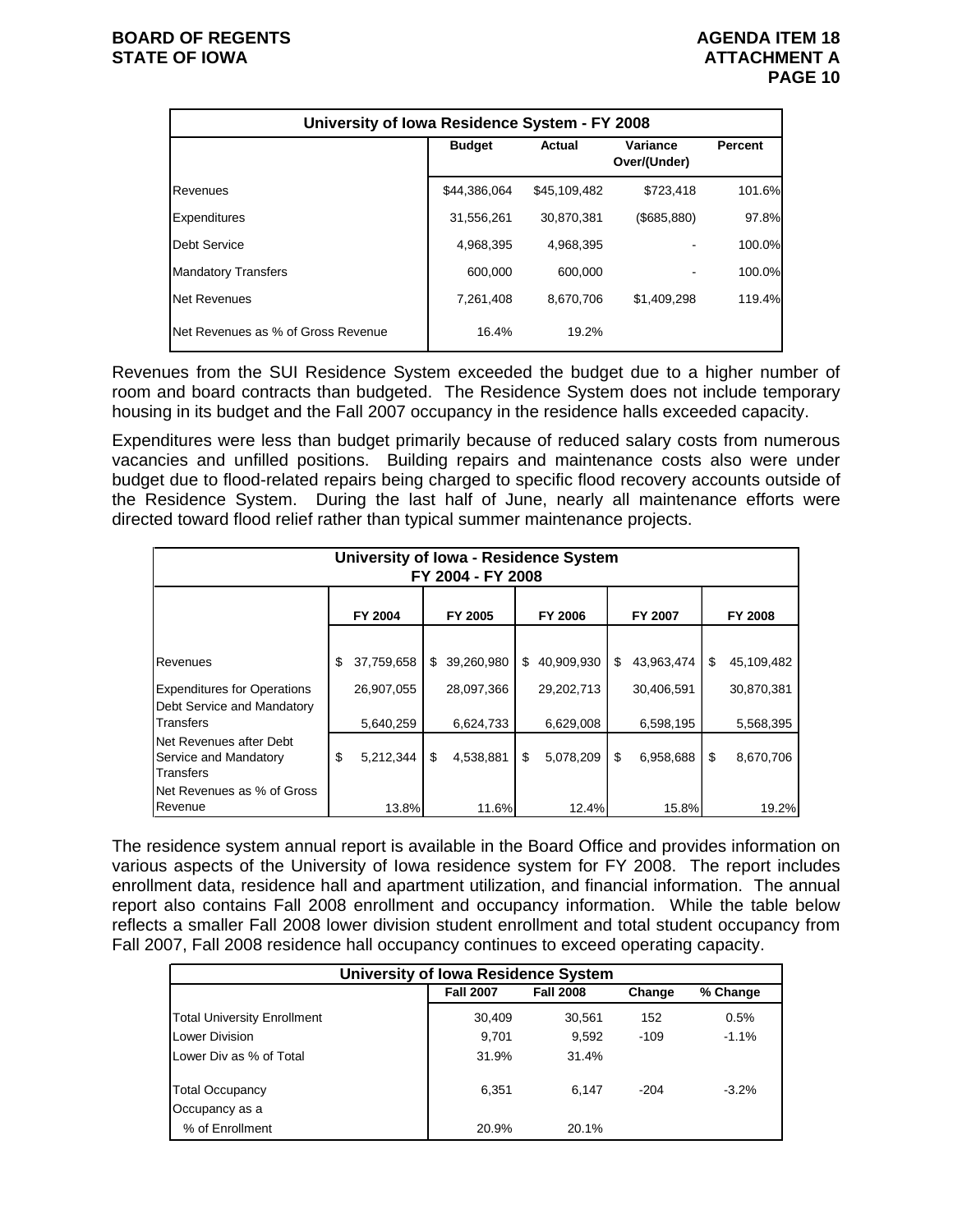## **BOARD OF REGENTS AGENUS AGENDA ITEM 18 STATE OF IOWA ATTACHMENT A**

The outstanding revenue bond obligations for the University of Iowa residence system as of June 30, 2008, were \$51,190,000.

Voluntary Reserves for the University of Iowa residence system, which totaled \$13.0 million as of June 30, 2008, include the balance of funds from the Operation and Maintenance Fund, Surplus Fund, and Improvement Fund.

Mandatory Reserves includes the balance of the Bond Reserve Fund which totaled \$5.2 million as of June 30, 2008.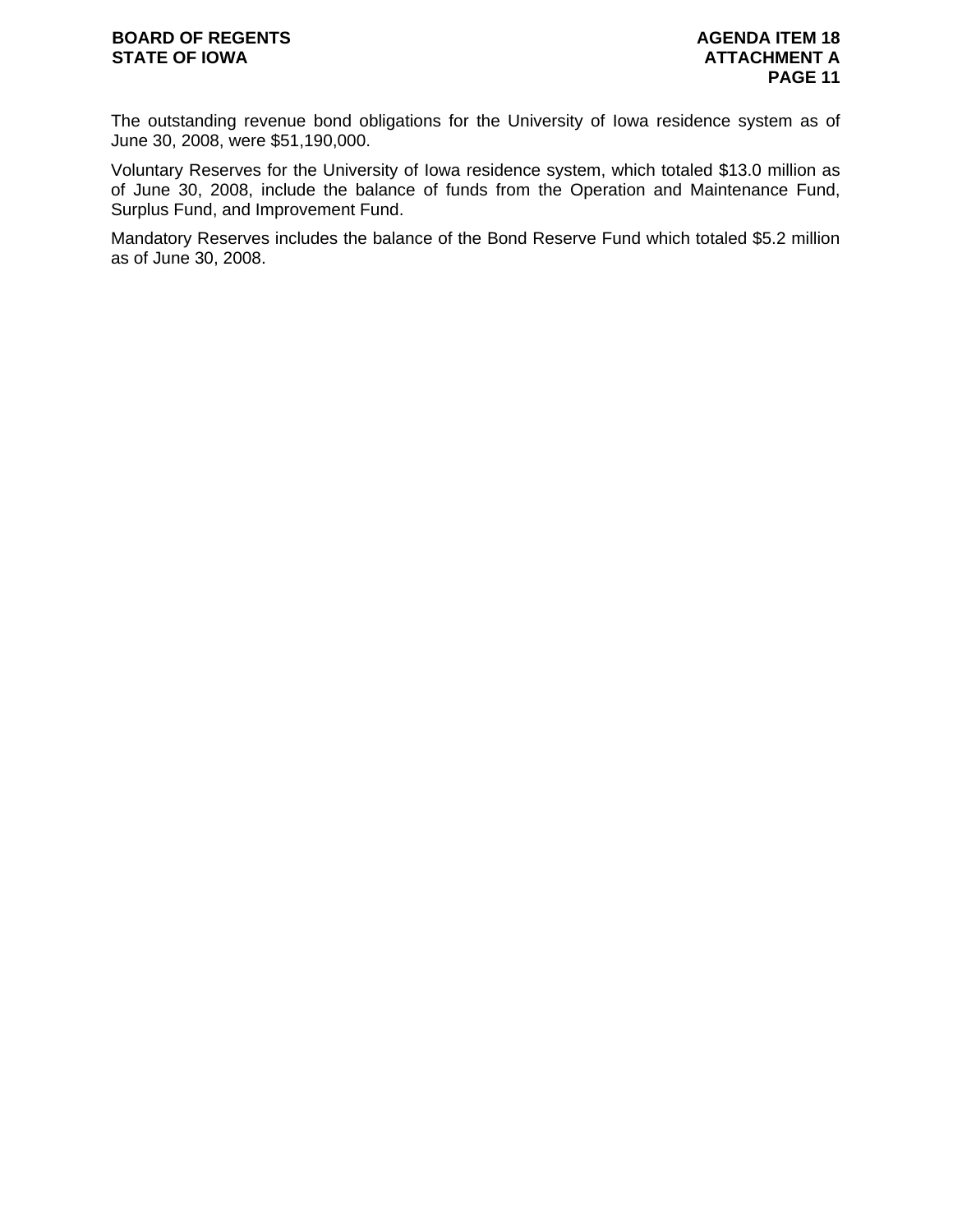#### **BOARD OF REGENTS AGENUS AGENDA ITEM 18 STATE OF IOWA** AND **ATTACHMENT B**

## **Iowa State University**

The budget-to-actual comparison below contains all general university and special purpose appropriated units. Expenditures for student financial aid were 24.6% of actual tuition revenues.

|                                  | Iowa State University - General Fund<br><b>FY 2008</b> |                   |                          |                                 |
|----------------------------------|--------------------------------------------------------|-------------------|--------------------------|---------------------------------|
|                                  | <b>Board Approved</b><br><b>Budget</b>                 | <b>Actual</b>     | Variance<br>Over/(Under) | Actual as % of<br><b>Budget</b> |
| <b>REVENUES</b>                  |                                                        |                   |                          |                                 |
| <b>APPROPRIATIONS</b>            |                                                        |                   |                          |                                 |
| General                          | \$<br>267,358,107                                      | \$<br>267,358,107 | \$                       | 100.0%                          |
| <b>RESOURCES</b>                 |                                                        |                   |                          |                                 |
| <b>Federal Support</b>           | 12,828,617                                             | 12,828,617        |                          | 100.0%                          |
| Interest                         | 1,820,000                                              | 2,056,558         | 236,558                  | 113.0%                          |
| <b>Tuition and Fees</b>          | 182,354,627                                            | 191,094,747       | 8,740,120                | 104.8%                          |
| <b>Reimbursed Indirect Costs</b> | 17,299,180                                             | 18,174,171        | 874,991                  | 105.1%                          |
| Sales and Services               | 10,000                                                 |                   | (10,000)                 | 0.0%                            |
| Other Income                     | 1,511,881                                              | 1,656,972         | 145,091                  | 109.6%                          |
| <b>TOTAL REVENUES</b>            | \$<br>483,182,412                                      | \$<br>493,169,172 | \$<br>9,986,760          | 102.1%                          |
| <b>EXPENDITURES</b>              |                                                        |                   |                          |                                 |
| <b>Salaries</b>                  | \$<br>350,124,739                                      | \$<br>346,245,077 | \$<br>(3,879,662)        | 98.9%                           |
| Prof. /Scientific Supplies       | 38,246,428                                             | 34,426,124        | (3,820,304)              | 90.0%                           |
| <b>Library Acquisitions</b>      | 9,325,643                                              | 9,397,518         | 71,875                   | 100.8%                          |
| Rentals                          | 1,432,016                                              | 1,353,289         | (78, 727)                | 94.5%                           |
| <b>Utilities</b>                 | 26,967,531                                             | 24,824,022        | (2, 143, 509)            | 92.1%                           |
| <b>Building Repairs</b>          | 5,491,842                                              | 13,710,926        | 8,219,084                | 249.7%                          |
| <b>Auditor of State</b>          | 495,400                                                | 426,040           | (69, 360)                | 86.0%                           |
| Equipment                        | 4,837,661                                              | 5,141,081         | 303,420                  | 106.3%                          |
| Aid to Individuals               | 46,261,152                                             | 47,099,253        | 838,101                  | 101.8%                          |
| <b>TOTAL EXPENDITURES</b>        | \$<br>483,182,412                                      | \$<br>482,623,330 | \$<br>(559, 082)         | 99.9%                           |

Revenue Variances

• Tuition revenue exceeded the budget due to higher enrollments than forecasted at the time the FY 2008 budget was prepared.

Expense Variances

- Salaries were less than the budget due to the timing of the hiring of highly recruited faculty members.
- Utilities were \$2.1 million under budget. While a significant increase in utility expense over the prior year was realized, the actual cost of utilities was less than originally forecasted.
- Building repairs exceeded the budget since the University obligated \$8 million in available funds for capital projects in progress.

The University has committed the FY 2008 revenues in excess of expenditures for faculty retention and recruitment, information technology and lab equipment, facility renovation, educational programmatic initiatives, and contingency planning.

The University reallocated \$3.8 million as planned in the FY 2008 budget. Reallocated funds were primarily directed to support faculty and staff salaries, enhance undergraduate programs, strengthen premier graduate and professional research programs, and support campus infrastructure.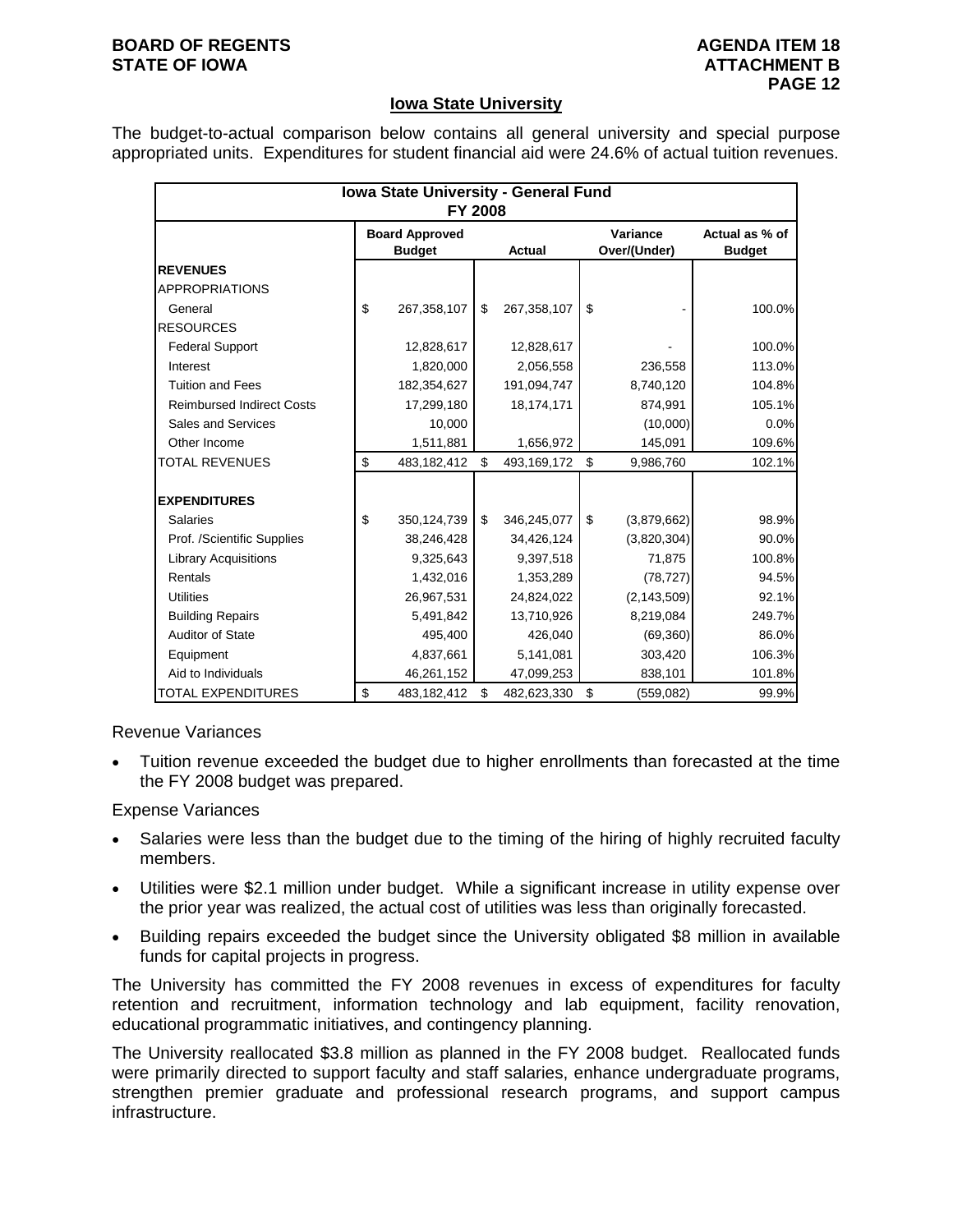|                                  | Iowa State University - General Fund<br>FY 2004 - FY 2008 |             |    |                |    |             |    |               |    |             |  |  |  |
|----------------------------------|-----------------------------------------------------------|-------------|----|----------------|----|-------------|----|---------------|----|-------------|--|--|--|
|                                  |                                                           |             |    |                |    |             |    |               |    |             |  |  |  |
|                                  |                                                           | FY 2004     |    | FY 2005        |    | FY 2006     |    | FY 2007       |    | FY 2008     |  |  |  |
| <b>REVENUES</b>                  |                                                           |             |    |                |    |             |    |               |    |             |  |  |  |
| General                          | \$                                                        | 227,578,328 |    | \$ 227,076,265 | \$ | 236,683,979 |    | \$242,163,980 | \$ | 267,358,107 |  |  |  |
| Other                            |                                                           |             |    |                |    |             |    |               |    |             |  |  |  |
| <b>RESOURCES</b>                 |                                                           |             |    |                |    |             |    |               |    |             |  |  |  |
| <b>Federal Support</b>           |                                                           | 12,825,373  |    | 12,925,373     |    | 12,925,373  |    | 12,925,373    |    | 12,828,617  |  |  |  |
| Interest                         |                                                           | 962,755     |    | 1,014,191      |    | 1,245,510   |    | 1,841,285     |    | 2,056,558   |  |  |  |
| <b>Tuition and Fees</b>          |                                                           | 160,217,878 |    | 165,014,548    |    | 167,936,304 |    | 178,480,410   |    | 191,094,747 |  |  |  |
| <b>Reimbursed Indirect Costs</b> |                                                           | 15,085,278  |    | 17,274,007     |    | 17,879,167  |    | 17,060,230    |    | 18,174,171  |  |  |  |
| Sales and Services               |                                                           | 285,789     |    | 10,713         |    |             |    |               |    |             |  |  |  |
| Other Income                     |                                                           | 1,808,396   |    | 1,536,252      |    | 1,522,180   |    | 1,648,738     |    | 1,656,972   |  |  |  |
| <b>TOTAL REVENUES</b>            | \$                                                        | 418,763,797 | \$ | 424,851,349    | \$ | 438,192,513 | \$ | 454,120,016   | \$ | 493,169,172 |  |  |  |
|                                  |                                                           |             |    |                |    |             |    |               |    |             |  |  |  |
| <b>EXPENDITURES</b>              |                                                           |             |    |                |    |             |    |               |    |             |  |  |  |
| <b>Salaries</b>                  | \$                                                        | 308,675,379 | \$ | 309,619,528    | \$ | 323,038,030 | \$ | 331,956,332   | \$ | 346,245,077 |  |  |  |
| Prof. /Scientific Supplies       |                                                           | 32,068,799  |    | 31,014,207     |    | 31,105,568  |    | 31,822,892    |    | 34,426,124  |  |  |  |
| <b>Library Acquisitions</b>      |                                                           | 8,241,921   |    | 8,618,871      |    | 8,902,407   |    | 9,517,527     |    | 9,397,518   |  |  |  |
| Rentals                          |                                                           | 727,784     |    | 927,464        |    | 1,071,854   |    | 1,116,240     |    | 1,353,289   |  |  |  |
| <b>Utilities</b>                 |                                                           | 19,865,947  |    | 21,918,219     |    | 23,054,938  |    | 23,090,653    |    | 24,824,022  |  |  |  |
| <b>Building Repairs</b>          |                                                           | 8,345,783   |    | 10,896,405     |    | 6,856,867   |    | 4,071,010     |    | 13,710,926  |  |  |  |
| Auditor of State                 |                                                           | 459,768     |    | 471,380        |    | 388,488     |    | 390,847       |    | 426,040     |  |  |  |
| Equipment                        |                                                           | 4,152,661   |    | 3,472,696      |    | 4,237,968   |    | 2,056,206     |    | 5,141,081   |  |  |  |
| Aid to Individuals               |                                                           | 36,212,919  |    | 37,879,100     |    | 39,541,865  |    | 41,765,050    |    | 47,099,253  |  |  |  |
| <b>TOTAL EXPENDITURES</b>        | \$                                                        | 418,750,961 | \$ | 424,817,870    | \$ | 438,197,985 | \$ | 445,786,757   | \$ | 482,623,330 |  |  |  |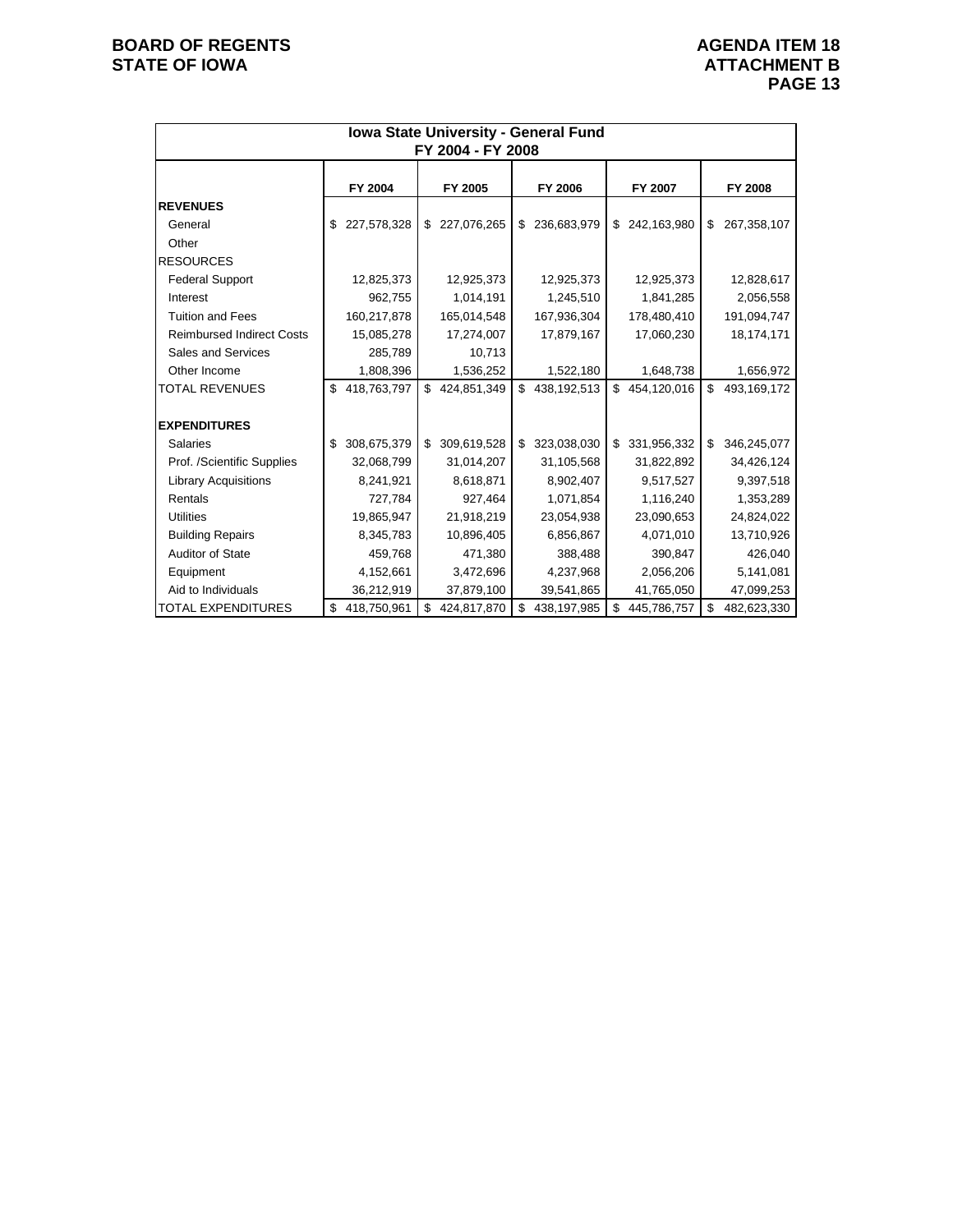|                                                     | <b>Iowa State University Athletics</b> |      |               |               |         |
|-----------------------------------------------------|----------------------------------------|------|---------------|---------------|---------|
|                                                     | FY 2008                                |      | FY 2008       | Variance      |         |
|                                                     | <b>Budget</b>                          |      | Actual        | Over/Under    | Percent |
| Revenues                                            |                                        |      |               |               |         |
| Sports Income                                       | \$<br>13,561,579                       | - \$ | 13,320,217    | (241, 362)    | 98.2%   |
| Alumni / Foundation / Corp Support /<br>Sponsorship | 8,306,572                              |      | 6,844,118     | (1,462,454)   | 82.4%   |
| Athletic Conference / NCAA                          | 8,951,608                              |      | 8,819,450     | (132, 158)    | 98.5%   |
| <b>General University Support</b>                   | 2,953,732                              |      | 2,953,733     |               | 100.0%  |
| <b>Student Fees</b>                                 | 1,068,750                              |      | 1,098,035     | 29,285        | 102.7%  |
| Other Income                                        | 1,982,032                              |      | 2,509,827     | 527,795       | 126.6%  |
| <b>Total Revenues</b>                               | \$<br>36,824,273                       | \$   | 35,545,380 \$ | (1, 278, 893) | 96.5%   |
| Expenses                                            |                                        |      |               |               |         |
| <b>Sports Operations</b>                            | \$<br>6,037,084                        | \$   | 5,731,702     | (305, 382)    | 94.9%   |
| <b>Non-Sport Operations</b>                         | 6,666,838                              |      | 7,147,722     | 480,884       | 107.2%  |
| Scholarships                                        | 5,779,698                              |      | 5,404,874     | (374,824)     | 93.5%   |
| <b>Other Expenses</b>                               | 18,142,231                             |      | 17,169,873    | (972,358)     | 94.6%   |
| Total Expenses                                      | \$<br>36,625,851                       | \$   | 35,454,171 \$ | (1, 171, 680) | 96.8%   |

Revenue Variances

- Sports income was slightly less than the budget due to a decrease in single game football ticket sales.
- Foundation support for athletics was lower than the budget due to the increase in television revenue and lower expenses.
- Other income exceeded the budget; bond interest income was budgeted as an offset to the debt service payment, while the actuals account for gross interest earnings as other income. Service charge revenue was also higher than originally projected.

Expense Variances

- Sports operation expenses were less than the budget due to team travel costs being less than originally projected.
- Non-Sport operations exceeded the budget because of higher than projected football game day expenses (security, officiating costs), and maintenance on video equipment.
- Other expenses were under budget primarily due to the lack of post-season participation.

|                                   | <b>Iowa State University Athletics</b> |            |    |            |    |            |    |            |    |            |  |  |  |
|-----------------------------------|----------------------------------------|------------|----|------------|----|------------|----|------------|----|------------|--|--|--|
| FY 2004-FY 2008                   |                                        |            |    |            |    |            |    |            |    |            |  |  |  |
|                                   |                                        | FY 2004    |    | FY 2005    |    | FY 2006    |    | *FY 2007   |    | FY 2008    |  |  |  |
| Revenues                          |                                        |            |    |            |    |            |    |            |    |            |  |  |  |
| Sports Income                     | \$                                     | 9,464,888  | \$ | 9,974,561  | \$ | 10,236,527 | \$ | 7,066,196  | \$ | 13,320,217 |  |  |  |
| Alumni / Foundation /             |                                        |            |    |            |    |            |    |            |    |            |  |  |  |
| Corp Support / Sponsorship        |                                        | 6,308,994  |    | 6,139,955  |    | 5,712,712  |    | 7,859,043  |    | 6,844,118  |  |  |  |
| Athletic Conference /             |                                        |            |    |            |    |            |    |            |    |            |  |  |  |
| <b>NCAA Support</b>               |                                        | 6,272,461  |    | 6,837,992  |    | 9,315,157  |    | 8,222,366  |    | 8,819,450  |  |  |  |
| <b>General University Support</b> |                                        | 2,544,403  |    | 2,640,797  |    | 2,824,102  |    | 2,914,240  |    | 2,953,733  |  |  |  |
| <b>Student Fees</b>               |                                        | 1,097,684  |    | 1,124,361  |    | 1,089,160  |    | 1,072,333  |    | 1,098,035  |  |  |  |
| Other Income                      |                                        | 2,744,588  |    | 3,049,824  |    | 2,141,134  |    | 2,243,709  |    | 2,509,827  |  |  |  |
| <b>Total Revenues</b>             | \$                                     | 28,433,018 | \$ | 29,767,490 | \$ | 31,318,792 | \$ | 29,377,887 | \$ | 35,545,380 |  |  |  |
| Expenses                          |                                        |            |    |            |    |            |    |            |    |            |  |  |  |
| <b>Sports Operations</b>          | \$                                     | 6,071,488  | \$ | 5,967,883  | \$ | 4,341,045  | \$ | 5,723,157  | \$ | 5,731,702  |  |  |  |
| Non-Sport Operations              |                                        | 3,245,104  |    | 3,055,391  |    | 6,516,425  |    | 7,302,907  |    | 7,147,722  |  |  |  |
| Scholarships                      |                                        | 4,326,583  |    | 4,479,076  |    | 5,009,637  |    | 5,256,097  |    | 5,404,874  |  |  |  |
| <b>Other Expenses</b>             |                                        | 14,789,843 |    | 16,265,140 |    | 15,451,685 |    | 15,949,271 |    | 17,169,873 |  |  |  |
| <b>Total Expenses</b>             | \$                                     | 28,433,018 | \$ | 29,767,490 | \$ | 31,318,792 | \$ | 34,231,432 | \$ | 35,454,171 |  |  |  |

\*Accounting change to accrual basis in FY 2007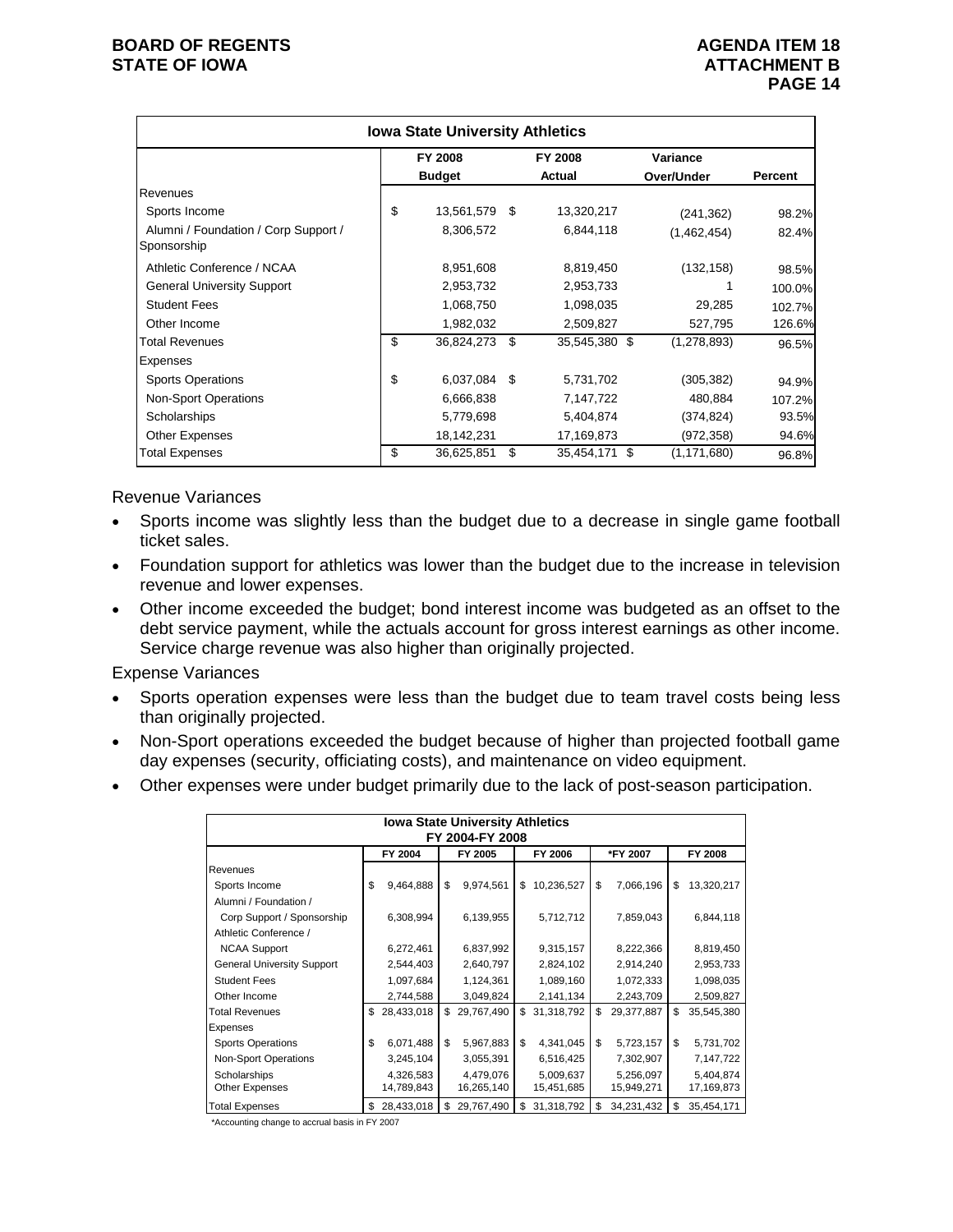|                                    | Iowa State University Residence System - FY 2008 |              |                          |                |  |  |  |  |  |  |  |  |  |
|------------------------------------|--------------------------------------------------|--------------|--------------------------|----------------|--|--|--|--|--|--|--|--|--|
|                                    | <b>Budget</b>                                    | Actual       | Variance<br>Over/(Under) | <b>Percent</b> |  |  |  |  |  |  |  |  |  |
| Revenues                           | \$63,338,095                                     | \$66,178,786 | \$2,840,691              | 104.5%         |  |  |  |  |  |  |  |  |  |
| Expenditures                       | 47,346,301                                       | 46.094.142   | (\$1,252,159)            | 97.4%          |  |  |  |  |  |  |  |  |  |
| Debt Service                       | 9,935,444                                        | 10,268,360   | 332,916.00               | 103.4%         |  |  |  |  |  |  |  |  |  |
| <b>Mandatory Transfers</b>         | 500,000                                          | 500,000      |                          | 100.0%         |  |  |  |  |  |  |  |  |  |
| <b>Net Revenues</b>                | 5,556,350                                        | 9.316.284    | \$3.759.934              | 167.7%         |  |  |  |  |  |  |  |  |  |
| Net Revenues as % of Gross Revenue | 8.8%                                             | 14.1%        |                          |                |  |  |  |  |  |  |  |  |  |

ISU residence system revenues exceeded the budget by \$2.8 million primarily due to higher contract revenue resulting from increased occupancy and higher than expected rates of return on investments.

Expenditures were \$1.3 million less than budget due to actual utility spending being less than the inflationary projections used in budget preparation. The utility savings were offset in part by food cost increases due to increased occupancy, and higher petroleum costs.

|                                                                   | <b>Iowa State University - Residence System</b><br>FY 2004 - FY 2008 |            |     |            |    |              |    |            |    |            |  |  |
|-------------------------------------------------------------------|----------------------------------------------------------------------|------------|-----|------------|----|--------------|----|------------|----|------------|--|--|
|                                                                   |                                                                      | FY 2004    |     | FY 2005    |    | FY 2006      |    | FY 2007    |    | FY 2008    |  |  |
| <b>APPROPRIATIONS</b>                                             |                                                                      |            |     |            |    |              |    |            |    |            |  |  |
| Revenues                                                          | \$                                                                   | 56,123,907 | \$  | 57,699,618 |    | \$58,976,419 | \$ | 63,482,698 | S  | 66,178,786 |  |  |
| <b>Expenditures for Operations</b>                                |                                                                      | 42.384.353 |     | 41,387,569 |    | 40,860,285   |    | 44,148,586 |    | 46,094,142 |  |  |
| Debt Service and Mandatory Transfers                              |                                                                      | 10,149,041 |     | 10,567,310 |    | 10,479,162   |    | 10,497,894 |    | 10,768,360 |  |  |
| Net Revenues after Debt Service and<br><b>Mandatory Transfers</b> | S                                                                    | 3,590,513  | -\$ | 5,744,739  | \$ | 7,636,972    | \$ | 8,836,218  | \$ | 9,316,284  |  |  |
| Net Revenues as % of Gross Revenue                                |                                                                      | 6.4%       |     | 10.0%      |    | 12.9%        |    | 13.9%      |    | 14.1%      |  |  |

The residence system annual report is available in the Board Office and provides information on various aspects of Iowa State University's residence system for FY 2008 including enrollment data, residence hall and apartment utilization, and financial operations. The annual report also contains Fall 2008 enrollment and occupancy information. Fall 2008 total occupancy reflects a 4.2% increase when compared to Fall 2007.

| <b>Iowa State University Residence System</b> |                  |                  |        |          |  |  |  |  |  |  |  |  |
|-----------------------------------------------|------------------|------------------|--------|----------|--|--|--|--|--|--|--|--|
|                                               | <b>Fall 2007</b> | <b>Fall 2008</b> | Change | % Change |  |  |  |  |  |  |  |  |
| <b>Total University Enrollment</b>            | 26.160           | 26,856           | 696    | 2.7%     |  |  |  |  |  |  |  |  |
| Lower Division                                | 9,595            | 10.139           | 544    | 5.7%     |  |  |  |  |  |  |  |  |
| Lower Div as % of Total                       | 36.7%            | 37.8%            |        |          |  |  |  |  |  |  |  |  |
| <b>Total Occupancy</b>                        | 8.543            | 8.901            | 358    | 4.2%     |  |  |  |  |  |  |  |  |
| Total Occupancy % of Enrollment               | 32.7%            | 33.1%            |        |          |  |  |  |  |  |  |  |  |

The outstanding revenue bond obligations for Iowa State University residence system as of June 30, 2008, were \$133,735,000.

Voluntary fund balances for Iowa State University residence system totaled \$22.0 million as of June 30, 2008, which includes the balances of the Surplus Fund and the Improvement Fund.

Mandatory reserves include the balance of the Sinking Fund, Bond Reserve Fund, and Construction Fund; mandatory reserves totaled \$22.1 million as of June 30, 2008.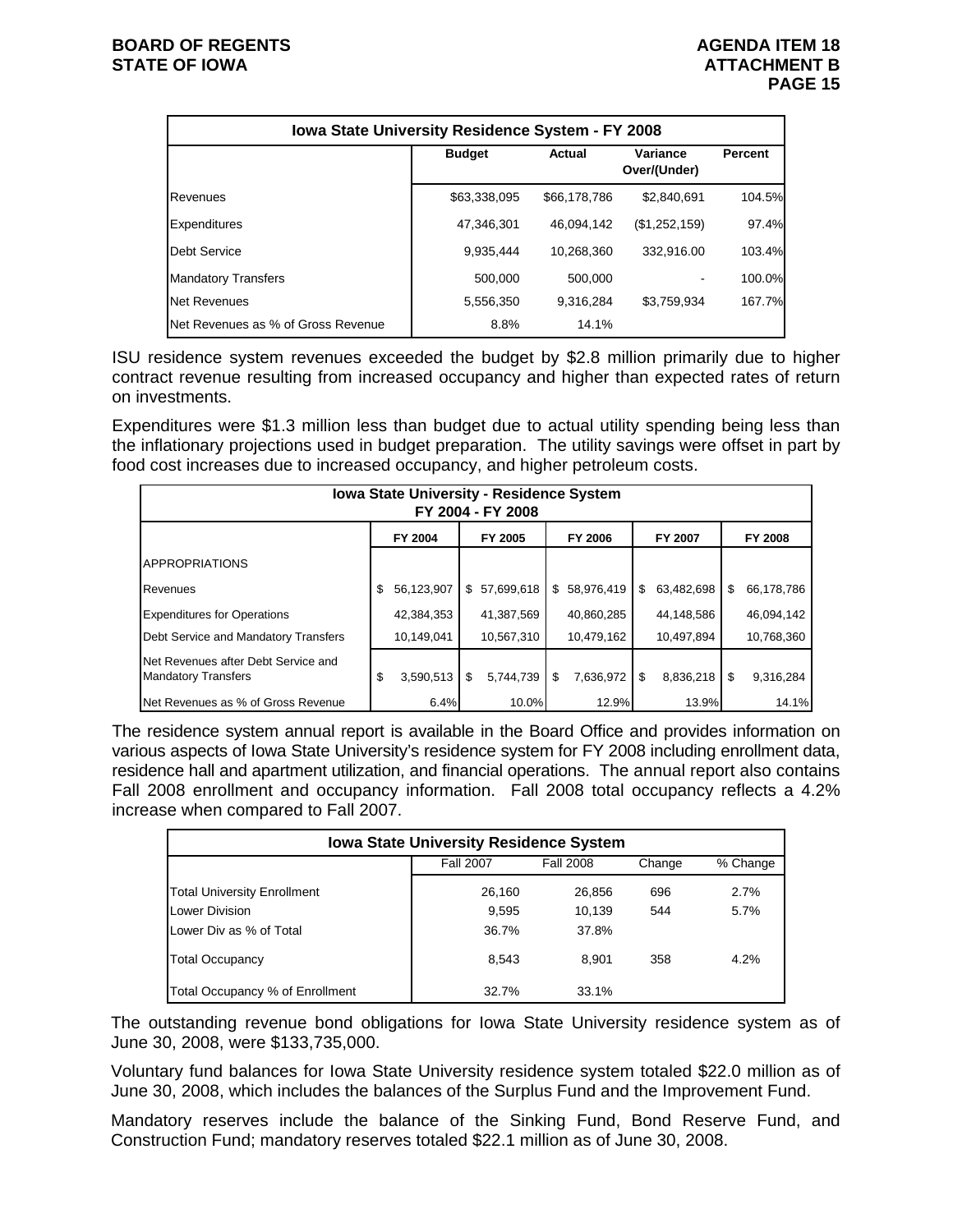# **University of Northern Iowa**

The following compares the FY 2008 general fund approved budget with the actual revenue and expenditure transactions for all appropriated units. Expenditures for student financial aid were 17.9% of actual tuition revenues.

|                                  | University of Northern Iowa - General Fund<br>FY 2008 |    |               |                          |                                 |
|----------------------------------|-------------------------------------------------------|----|---------------|--------------------------|---------------------------------|
|                                  | <b>Board Approved</b><br><b>Budget</b>                |    | <b>Actual</b> | Variance<br>Over/(Under) | Actual as % of<br><b>Budget</b> |
| <b>REVENUES</b>                  |                                                       |    |               |                          |                                 |
| <b>APPROPRIATIONS</b>            |                                                       |    |               |                          |                                 |
| General                          | \$<br>93,293,372                                      | \$ | 93,775,731    | \$<br>482,359            | 100.5%                          |
| <b>RESOURCES</b>                 |                                                       |    |               |                          |                                 |
| Interest                         | 810,000                                               |    | 826,354       | 16,354                   | 102.0%                          |
| <b>Tuition and Fees</b>          | 63,960,000                                            |    | 63,896,246    | (63, 754)                | 99.9%                           |
| <b>Reimbursed Indirect Costs</b> | 2,046,628                                             |    | 2,053,211     | 6,583                    | 100.3%                          |
| Sales and Services               | 645,000                                               |    | 612,073       | (32, 927)                | 94.9%                           |
| TOTAL REVENUES                   | \$<br>160,755,000                                     | \$ | 161, 163, 615 | \$<br>408,615            | 100.3%                          |
| <b>EXPENDITURES</b>              |                                                       |    |               |                          |                                 |
| Salaries                         | \$<br>124,368,308                                     | \$ | 121,926,676   | \$<br>(2,441,632)        | 98.0%                           |
| Prof. /Scientific Supplies       | 13,991,104                                            |    | 12,531,475    | (1,459,629)              | 89.6%                           |
| <b>Library Acquisitions</b>      | 2,008,423                                             |    | 2,135,031     | 126,608                  | 106.3%                          |
| Rentals                          | 971,231                                               |    | 989,156       | 17,925                   | 101.8%                          |
| <b>Utilities</b>                 | 5,407,000                                             |    | 4,831,652     | (575, 348)               | 89.4%                           |
| <b>Building Repairs</b>          | 1,649,500                                             |    | 3,362,647     | 1,713,147                | 203.9%                          |
| <b>Auditor of State</b>          | 250,000                                               |    | 224,599       | (25, 401)                | 89.8%                           |
| Equipment                        | 1,102,434                                             |    | 1,175,100     | 72,666                   | 106.6%                          |
| Aid to Individuals               | 11,007,000                                            |    | 11,422,120    | 415,120                  | 103.8%                          |
| <b>TOTAL EXPENDITURES</b>        | \$<br>160,755,000                                     | S  | 158,598,456   | \$<br>(2, 156, 544)      | 98.7%                           |

In May 2008, the Board approved an amended FY 2008 budget for UNI that increased the budgeted interest income by \$60,000, tuition by \$2,660,000, indirect cost reimbursements by \$200,000, and sales and services by \$50,000. As a result, there is little variance between the budgeted revenue amounts and the actuals.

Revenue Variances

• The appropriation variance is a result of FY 2007 appropriations made during the 2007 legislative session for Real Estate Education and BioMass Production with a June 30, 2008 reversion date. The funds were appropriated and budgeted for FY 2007, but the majority of actual expenditures occurred during FY 2008.

- Salary costs were under budget due to unfilled faculty lines and the timing of hires.
- The amended budget approved in May 2008, increased the professional/scientific supplies and services line by \$1.8 million when compared to the original budget. Actual expenditures were less than the revised budget.
- Actual FY 2008 utility costs increased from the previous year but were less than originally forecasted. A portion of the utility budget was redirected to building repairs for energy related projects.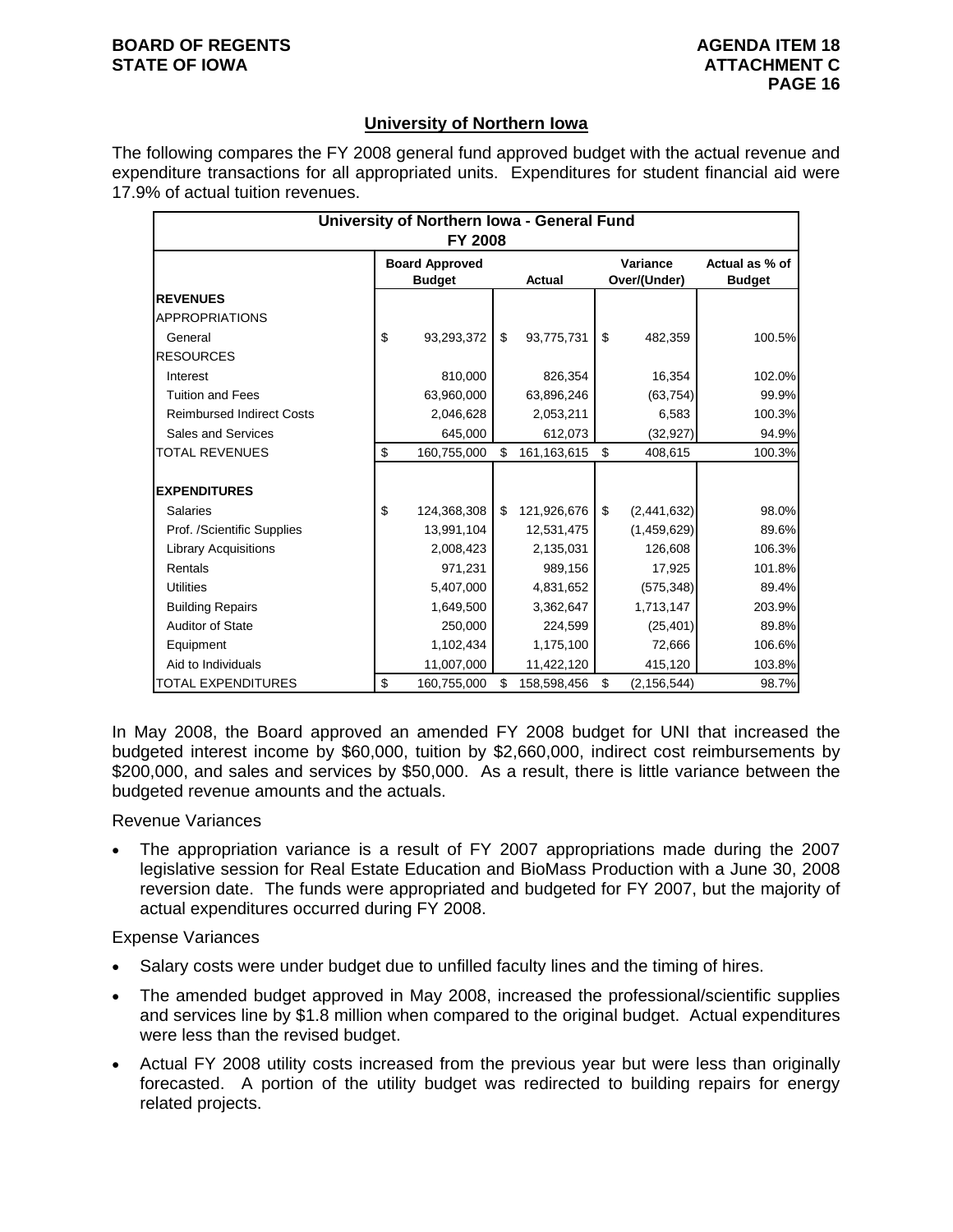## **BOARD OF REGENTS AGENUS AGENDA ITEM 18 STATE OF IOWA ATTACHMENT C**

• Building repairs exceeded the budget as available funds from other expense lines were redirected to support deferred maintenance, campus safety, energy savings updates, and emergency costs related to weather.

The University has committed the FY 2008 revenues in excess of expenditures to support a new Student Information System, financial aid strategic planning, marketing research, sustainability audit, building repairs, electronic document management project, and a diversity climate survey.

Reallocations of \$4.6 million were accomplished as budgeted. Reallocated funds were primarily directed to fund specific academic program needs, promote university culture, and fund unavoidable cost increases including utilities, insurance, and building repairs.

|                                  |                                                     |             |    | University of Northern Iowa - General Fund<br>FY 2004 - FY 2008 |    |             |    |             |    |               |  |  |  |  |
|----------------------------------|-----------------------------------------------------|-------------|----|-----------------------------------------------------------------|----|-------------|----|-------------|----|---------------|--|--|--|--|
|                                  | FY 2005<br>FY 2006<br>FY 2004<br>FY 2007<br>FY 2008 |             |    |                                                                 |    |             |    |             |    |               |  |  |  |  |
| <b>REVENUES</b>                  |                                                     |             |    |                                                                 |    |             |    |             |    |               |  |  |  |  |
| General                          | \$                                                  | 78,578,624  | \$ | 78,404,970                                                      | \$ | 82,908,587  | \$ | 84,969,353  | \$ | 93,775,731    |  |  |  |  |
| Interest                         |                                                     | 394,052     |    | 561,082                                                         |    | 648,033     |    | 969,714     |    | 826,354       |  |  |  |  |
| <b>Tuition and Fees</b>          |                                                     | 54,441,031  |    | 57,790,017                                                      |    | 58,355,985  |    | 61,630,224  |    | 63,896,246    |  |  |  |  |
| <b>Reimbursed Indirect Costs</b> |                                                     | 2,081,363   |    | 2,108,548                                                       |    | 2,108,863   |    | 2,098,249   |    | 2,053,211     |  |  |  |  |
| Sales and Services               |                                                     | 615,253     |    | 600,227                                                         |    | 636,722     |    | 609,234     |    | 612,073       |  |  |  |  |
| <b>TOTAL REVENUES</b>            | \$                                                  | 136,110,323 | \$ | 139,464,844                                                     | \$ | 144,658,190 | \$ | 150,276,774 | \$ | 161, 163, 615 |  |  |  |  |
|                                  |                                                     |             |    |                                                                 |    |             |    |             |    |               |  |  |  |  |
| <b>EXPENDITURES</b>              |                                                     |             |    |                                                                 |    |             |    |             |    |               |  |  |  |  |
| <b>Salaries</b>                  | \$                                                  | 107,740,739 | \$ | 109,242,419                                                     | \$ | 112,940,306 | \$ | 115,821,784 | \$ | 121,926,676   |  |  |  |  |
| Prof. /Scientific Supplies       |                                                     | 10,016,599  |    | 10,157,633                                                      |    | 10,618,795  |    | 11,618,859  |    | 12,531,475    |  |  |  |  |
| <b>Library Acquisitions</b>      |                                                     | 1,165,001   |    | 1,899,180                                                       |    | 1,968,207   |    | 2,466,954   |    | 2,135,031     |  |  |  |  |
| Rentals                          |                                                     | 884,907     |    | 892,104                                                         |    | 899,358     |    | 993,443     |    | 989,156       |  |  |  |  |
| <b>Utilities</b>                 |                                                     | 3,572,510   |    | 3,964,040                                                       |    | 4,525,015   |    | 4,697,326   |    | 4,831,652     |  |  |  |  |
| <b>Building Repairs</b>          |                                                     | 1,148,445   |    | 1,521,404                                                       |    | 1,587,610   |    | 2,416,205   |    | 3,362,647     |  |  |  |  |
| <b>Auditor of State</b>          |                                                     | 206,272     |    | 201,610                                                         |    | 186,609     |    | 198,006     |    | 224,599       |  |  |  |  |
| Equipment                        |                                                     | 1,092,346   |    | 695,135                                                         |    | 870,640     |    | 1,185,196   |    | 1,175,100     |  |  |  |  |
| Aid to Individuals               |                                                     | 10,283,503  |    | 10,891,319                                                      |    | 11,061,650  |    | 10,879,001  |    | 11,422,120    |  |  |  |  |
| <b>TOTAL EXPENDITURES</b>        | \$                                                  | 136,110,323 |    | 139,464,844                                                     | \$ | 144,658,190 | \$ | 150,276,774 | \$ | 158,598,456   |  |  |  |  |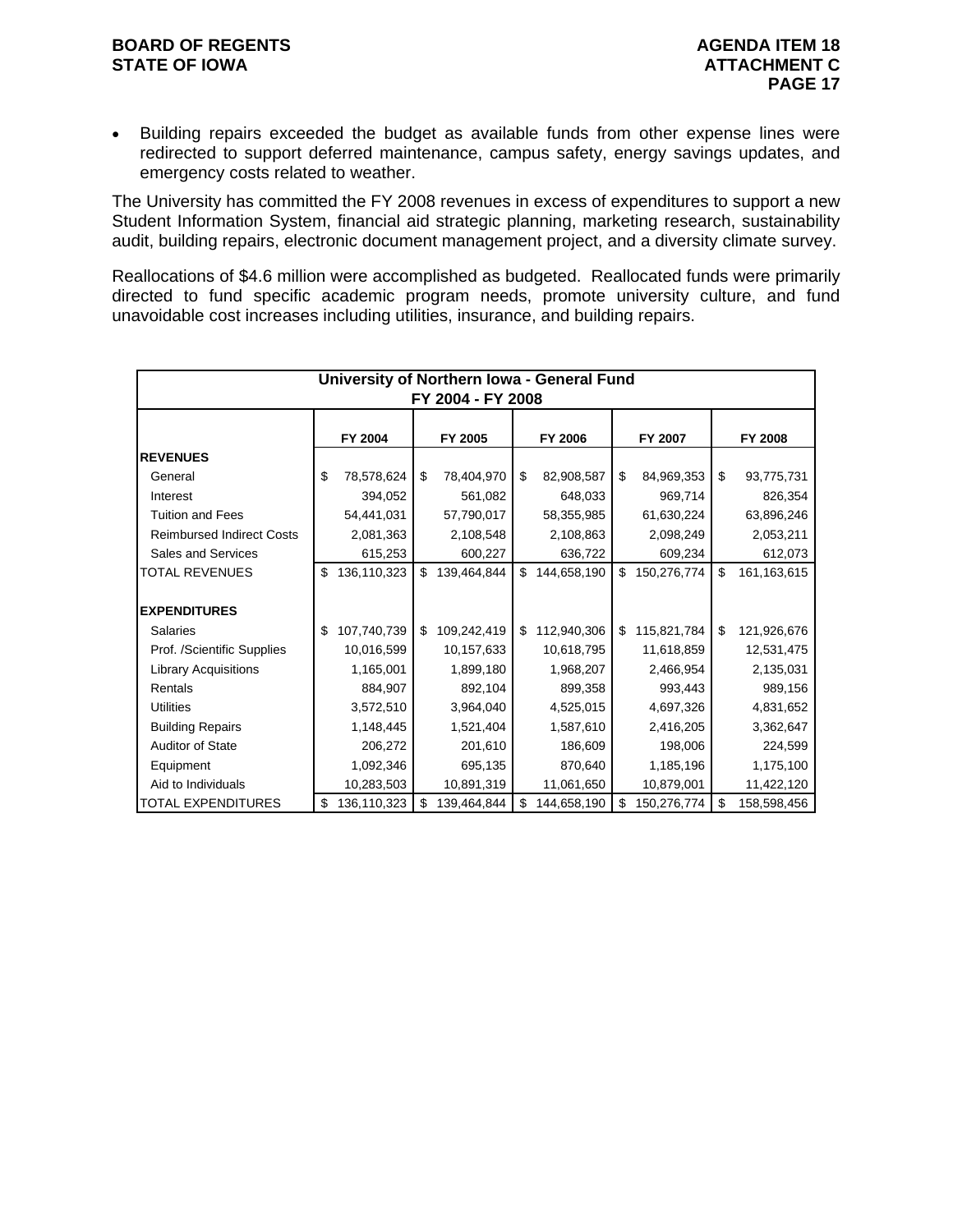|                                                     | <b>University of Northern Iowa Athletics</b> |                  |    |            |                |
|-----------------------------------------------------|----------------------------------------------|------------------|----|------------|----------------|
|                                                     | FY 2008                                      | FY 2008          |    | Variance   |                |
|                                                     | <b>Budget</b>                                | Actual           |    | Over/Under | <b>Percent</b> |
| Sports Income                                       | \$<br>2,112,100                              | \$<br>2,132,457  | S  | 20,357     | 101.0%         |
| Alumni / Foundation / Corp Support /<br>Sponsorship | 955,000                                      | 979,349          |    | 24,349     | 102.5%         |
| Athletic Conference / NCAA                          | 500,000                                      | 533,941          |    | 33,941     | 106.8%         |
| <b>General University Support</b>                   | 5,267,058                                    | 5,354,845        |    | 87,787     | 101.7%         |
| <b>Student Fees</b>                                 | 1,210,148                                    | 1,210,148        |    |            | 100.0%         |
| Other Income                                        | 191,500                                      | 907,948          |    | 716,448    | 474.1%         |
| Total Revenues                                      | \$<br>10,235,806                             | \$<br>11,118,688 |    | 882,882    | 108.6%         |
| Expenses                                            |                                              |                  |    |            |                |
| Men's Sports                                        | \$<br>4,728,823                              | \$<br>5,039,491  |    | 310,668    | 106.6%         |
| Women's Sports                                      | 3,180,381                                    | 3,466,215        |    | 285,834    | 109.0%         |
| <b>Other Expenses</b>                               | 2,326,602                                    | 2,465,379        |    | 138,777    | 106.0%         |
| <b>Total Expenses</b>                               | \$<br>10,235,806                             | \$<br>10,971,085 | \$ | 735,279    | 107.2%         |

Revenue Variances

- An increase in football revenue due to an increase in ticket sales was partially offset by a decrease in men's basketball ticket sales, which resulted in sports income exceeding the budget by 1%.
- Other income was higher than the budget primarily because the athletic marketing revenue realized in FY 2008 was not included in the budget. The FY 2009 athletic budget includes athletic marketing revenue previously reported in a separate marketing auxiliary account.

- Men's and women's sports expenses exceeded budget primarily due to an increase in postseason costs, team travel, and recruiting expenses.
- Other expenses were higher than the budget resulting from an increase in non-reimbursed medical costs for student athletes.

| University of Northern Iowa Athletics |                                                     |                 |                 |                  |                  |  |  |  |  |  |  |  |
|---------------------------------------|-----------------------------------------------------|-----------------|-----------------|------------------|------------------|--|--|--|--|--|--|--|
| FY 2004 - FY 2008                     |                                                     |                 |                 |                  |                  |  |  |  |  |  |  |  |
|                                       | FY 2004<br>FY 2005<br>FY 2006<br>FY 2007<br>FY 2008 |                 |                 |                  |                  |  |  |  |  |  |  |  |
| Revenues                              |                                                     |                 |                 |                  |                  |  |  |  |  |  |  |  |
| Sports Income                         | 1,267,919<br>\$                                     | 1,356,431<br>\$ | 1,720,490<br>\$ | \$<br>1,951,774  | \$<br>2,132,457  |  |  |  |  |  |  |  |
| Alumni / Foundation /                 |                                                     |                 |                 |                  |                  |  |  |  |  |  |  |  |
| Corp Support / Sponsorship            | 465,838                                             | 844,323         | 720,636         | 1,254,385        | 979,349          |  |  |  |  |  |  |  |
| Athletic Conference /                 |                                                     |                 |                 |                  |                  |  |  |  |  |  |  |  |
| <b>NCAA Support</b>                   | 470,408                                             | 390,617         | 444,779         | 519,043          | 533,941          |  |  |  |  |  |  |  |
| <b>General University Support</b>     | 4,662,997                                           | 4,860,848       | 5,107,784       | 5,169,052        | 5,354,845        |  |  |  |  |  |  |  |
| <b>Student Fees</b>                   | 1,224,963                                           | 1,111,067       | 1,125,344       | 1,280,943        | 1,210,148        |  |  |  |  |  |  |  |
| Other Income                          | 242,433                                             | 284,355         | 372,044         | 207,820          | 907,948          |  |  |  |  |  |  |  |
| Total Revenues                        | 8,334,558<br>\$                                     | 8,847,641<br>\$ | \$<br>9,491,077 | \$<br>10,383,017 | \$<br>11,118,688 |  |  |  |  |  |  |  |
| Expenses                              |                                                     |                 |                 |                  |                  |  |  |  |  |  |  |  |
| Men's Sports                          | 3,926,360<br>\$                                     | \$<br>4,201,243 | \$<br>4,662,165 | \$<br>4,957,798  | \$<br>5,039,491  |  |  |  |  |  |  |  |
| Women's Sports                        | 2,518,246                                           | 2,795,438       | 2,885,726       | 3,250,889        | 3,466,215        |  |  |  |  |  |  |  |
| <b>Other Expenses</b>                 | 1,889,952                                           | 1,850,960       | 1,943,186       | 2,174,330        | 2,465,379        |  |  |  |  |  |  |  |
| <b>Total Expenses</b>                 | 8,334,558<br>\$                                     | 8,847,641<br>\$ | 9,491,077<br>\$ | 10,383,017<br>\$ | 10,971,085<br>\$ |  |  |  |  |  |  |  |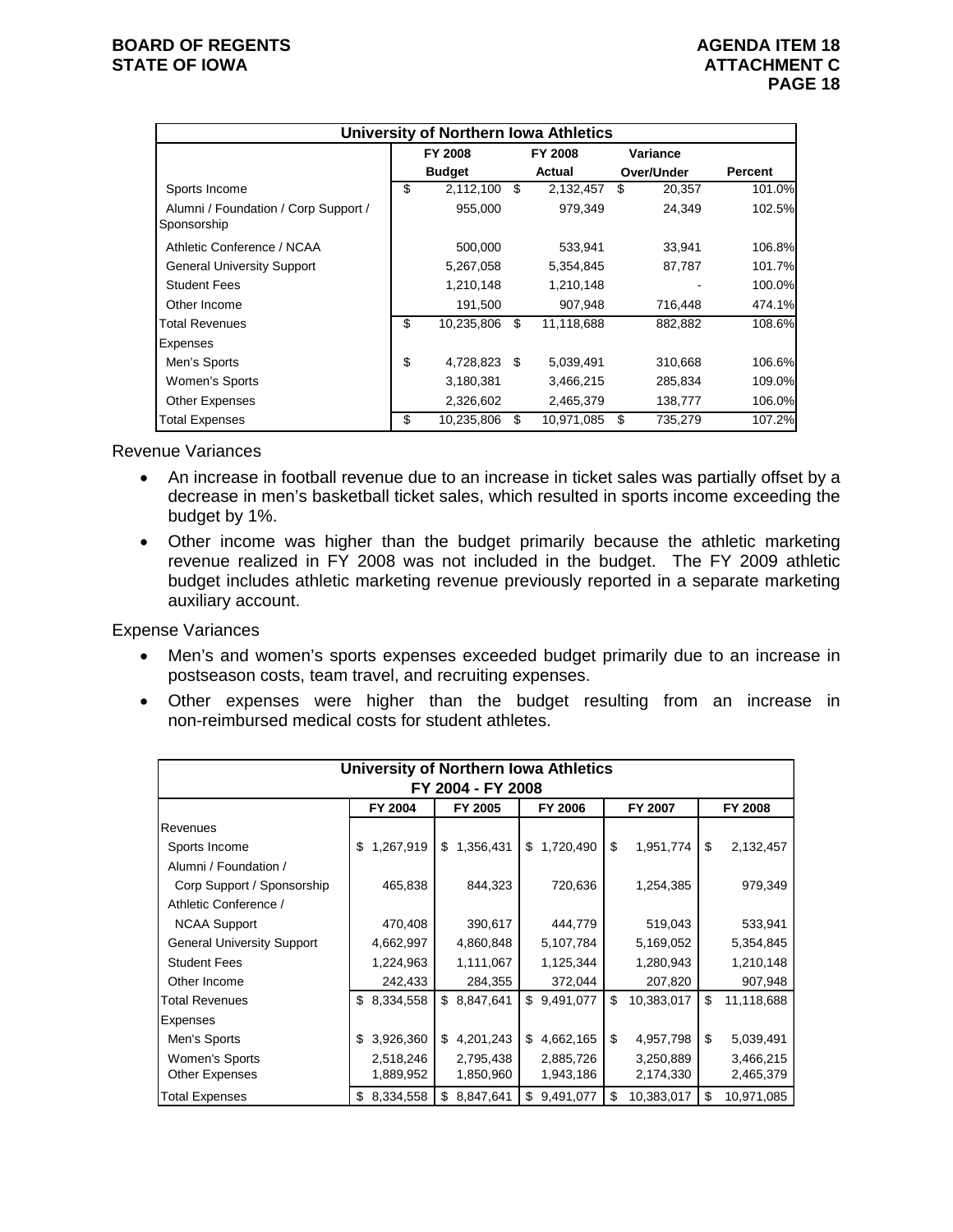| University of Northern Iowa Residence System - FY 2008 |               |              |                          |                |
|--------------------------------------------------------|---------------|--------------|--------------------------|----------------|
|                                                        | <b>Budget</b> | Actual       | Variance<br>Over/(Under) | <b>Percent</b> |
| Revenues                                               | \$31,039,399  | \$32,181,568 | \$1,142,169              | 103.7%         |
| Expenditures                                           | 25,067,262    | 24,102,082   | (\$965,180)              | 96.1%          |
| Debt Service                                           | 3,290,449     | 3.290.449    |                          | 100.0%         |
| <b>Mandatory Transfers</b>                             | 330,000       | 330,000      |                          | 100.0%         |
| <b>Net Revenues</b>                                    | 2,351,688     | 4,459,037    | \$2,107,349              | 189.6%         |
| Net Revenues as % of Gross Revenue                     | 7.6%          | 13.9%        |                          |                |

The UNI Residence System's total operating revenues were \$1.1 million higher than the budget. The Residence System attracted more returning students to stay on campus, resulting in higher than projected residential and dining contract revenue. Catering income also exceeded the budget due to pricing adjustments and a volume increase.

Total expenditures for the Residence System were \$1.0 million less than the budget. Dining administration and residence system administration were significantly under budget due to efficient and effective management, reduced staffing patterns, and unallocated contingencies that were not utilized.

UNI's 2-Year Advantage Plan, which allows students to sign a two-year contract and lock in room and board rates, continues to grow in popularity. A record 2,185 students participated in the plan in Fall 2008 compared to 975 students in Fall 2004.

| University of Northern Iowa - Residence System<br>FY 2004 - FY 2008 |    |            |    |            |      |            |    |            |    |              |
|---------------------------------------------------------------------|----|------------|----|------------|------|------------|----|------------|----|--------------|
|                                                                     |    | FY 2004    |    | FY 2005    |      | FY 2006    |    | FY 2007    |    | FY 2008      |
|                                                                     |    |            |    |            |      |            |    |            |    |              |
| Revenues                                                            |    | 23,774,707 | \$ | 24,653,493 | \$   | 27,018,686 | \$ | 29,867,691 |    | \$32,181,568 |
| <b>Expenditures for Operations</b>                                  |    | 18,027,628 |    | 20,088,426 |      | 21,048,052 |    | 22,685,201 |    | 24,102,082   |
| Debt Service and Mandatory Transfers                                |    | 3,142,104  |    | 3,339,341  |      | 3,633,392  |    | 3,621,491  |    | 3,620,449    |
| Net Revenues after Debt Serv/Mand<br><b>Transfers</b>               | \$ | 2,604,975  | S  | 1,225,726  | - \$ | 2,337,242  | \$ | 3,560,999  | \$ | 4,459,037    |
| Net Revenues as % of Gross Revenue                                  |    | 11.0%      |    | 5.0%       |      | 8.7%       |    | 11.9%      |    | 13.9%        |

The residence system annual report is available in the Board Office and provides FY 2008 enrollment data, residence hall and apartment occupancy, and financial operations. The annual report also contains Fall 2008 enrollment and occupancy information. Total occupancy for Fall 2008 reflects a 4.7% increase when compared to Fall 2007.

| University of Northern Iowa Residence System |                  |                  |        |          |  |  |  |  |  |  |
|----------------------------------------------|------------------|------------------|--------|----------|--|--|--|--|--|--|
|                                              | <b>Fall 2007</b> | <b>Fall 2008</b> | Change | % Change |  |  |  |  |  |  |
| <b>Total University Enrollment</b>           | 12,609           | 12,908           | 299    | 2.4%     |  |  |  |  |  |  |
| <b>Lower Division</b>                        | 4.444            | 4.628            | 184    | 4.1%     |  |  |  |  |  |  |
| Lower Div as % of Total                      | 35.24%           | 35.85%           |        |          |  |  |  |  |  |  |
| <b>Total Occupancy</b><br>Occupancy as a     | 4,177            | 4.372            | 195    | 4.7%     |  |  |  |  |  |  |
| % of Enrollment                              | 33.1%            | 33.9%            |        |          |  |  |  |  |  |  |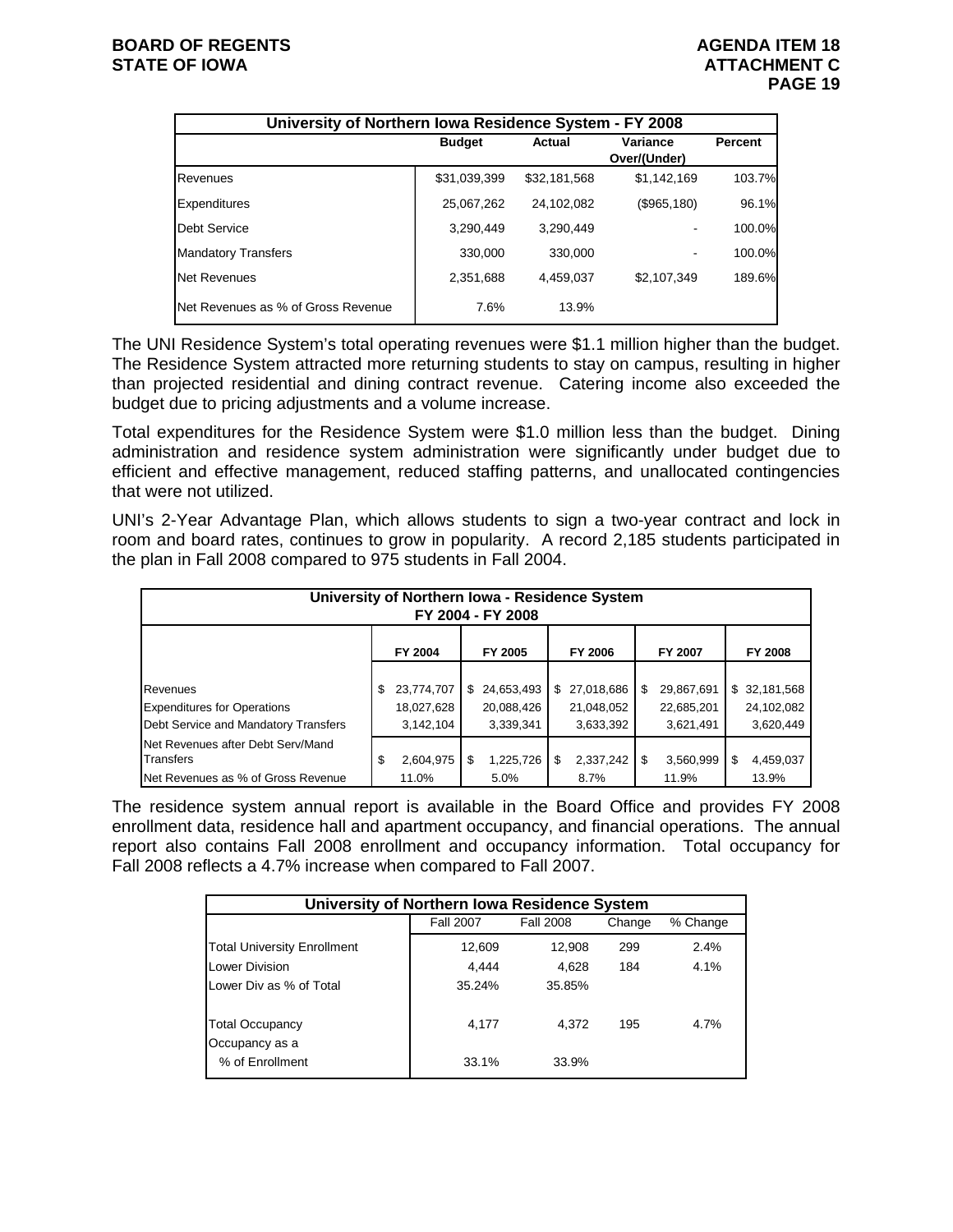## **BOARD OF REGENTS AGENUS AGENDA ITEM 18** STATE OF IOWA **ATTACHMENT C**

The outstanding revenue bond obligations for UNI's residence system as of June 30, 2008, were \$30,590,000.

Voluntary Reserves for the UNI's residence system, which totaled \$8.2 million as of June 30, 2008, include the balance of funds from the Operation and Maintenance Fund, Surplus Fund, and Improvement Fund.

Mandatory Reserves includes the balance of the Bond Reserve Fund which totaled \$3.5 million as of June 30, 2008.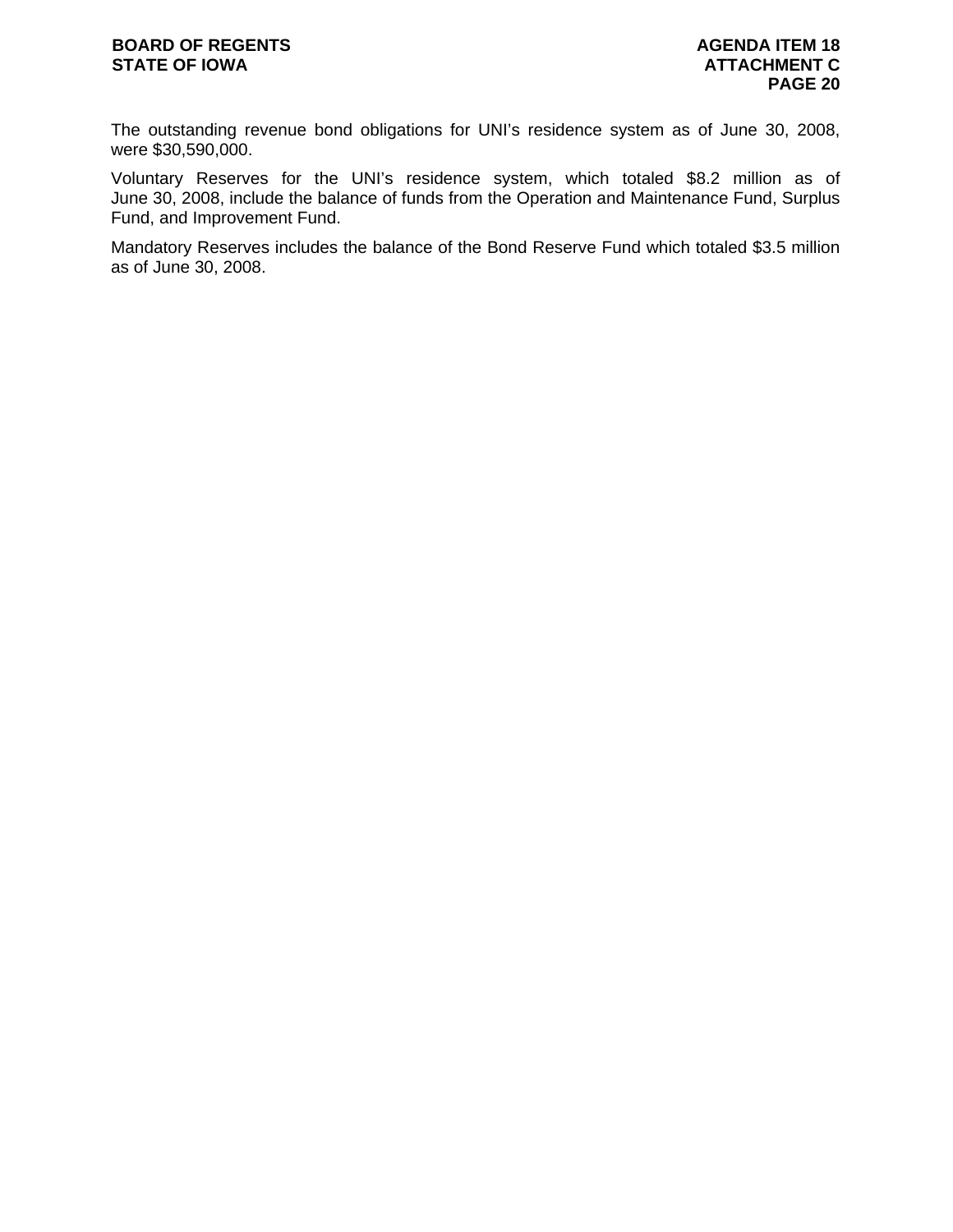## **BOARD OF REGENTS AGENUS AGENDA ITEM 18 STATE OF IOWA ATTACHMENT D**

# **Iowa School for the Deaf**

The following compares the FY 2008 general fund approved budget with actual revenue and expenditure transactions.

| <b>Iowa School for the Deaf - General Fund</b><br>FY 2008 |    |                           |    |            |    |                          |                                 |  |  |  |  |
|-----------------------------------------------------------|----|---------------------------|----|------------|----|--------------------------|---------------------------------|--|--|--|--|
|                                                           |    | Approved<br><b>Budget</b> |    | Actual     |    | Variance<br>Over/(Under) | Actual as % of<br><b>Budget</b> |  |  |  |  |
| <b>REVENUES</b>                                           |    |                           |    |            |    |                          |                                 |  |  |  |  |
| <b>APPROPRIATIONS</b>                                     |    |                           |    |            |    |                          |                                 |  |  |  |  |
| General                                                   | \$ | 9,689,607                 | \$ | 9,689,607  | \$ |                          | 100.0%                          |  |  |  |  |
| Other (DOE Funds)                                         |    | 169,342                   |    | 173,735    |    | 4,393                    | 102.6%                          |  |  |  |  |
| <b>RESOURCES</b>                                          |    |                           |    |            |    |                          |                                 |  |  |  |  |
| <b>Federal Support</b>                                    |    | 54,000                    |    | 43,235     |    | (10, 765)                | 80.1%                           |  |  |  |  |
| Interest                                                  |    | 25,000                    |    | 16,387     |    | (8,613)                  | 65.5%                           |  |  |  |  |
| Sales and Services                                        |    | 323,274                   |    | 336,225    |    | 12,951                   | 104.0%                          |  |  |  |  |
| Other Income                                              |    | 11,916                    |    | 11,916     |    |                          | 100.0%                          |  |  |  |  |
| <b>TOTAL REVENUES</b>                                     | \$ | 10,273,139                | \$ | 10,271,105 | \$ | (2,034)                  | 100.0%                          |  |  |  |  |
| <b>EXPENDITURES</b>                                       |    |                           |    |            |    |                          |                                 |  |  |  |  |
| <b>Salaries</b>                                           | \$ | 8,326,603                 | \$ | 8,159,021  | \$ | (167, 582)               | 98.0%                           |  |  |  |  |
| Prof. /Scientific Supplies                                |    | 1,115,901                 |    | 1,202,762  |    | 86,861                   | 107.8%                          |  |  |  |  |
| <b>Library Acquisitions</b>                               |    | 8,226                     |    | 3,449      |    | (4,777)                  | 41.9%                           |  |  |  |  |
| <b>Utilities</b>                                          |    | 395,520                   |    | 389,672    |    | (5,848)                  | 98.5%                           |  |  |  |  |
| <b>Building Repairs</b>                                   |    | 296,193                   |    | 354,222    |    | 58,029                   | 119.6%                          |  |  |  |  |
| Auditor of State                                          |    | 40,000                    |    | 33,880     |    | (6, 120)                 | 84.7%                           |  |  |  |  |
| Equipment                                                 |    | 90,696                    |    | 128,099    |    | 37,403                   | 141.2%                          |  |  |  |  |
| TOTAL EXPENDITURES                                        | \$ | 10,273,139                | \$ | 10,271,105 | \$ | (2,034)                  | 100.0%                          |  |  |  |  |

While total general fund revenues and expenditures were consistent with the budget, line item variance explanations are provided below.

Revenue Variances

- Federal support revenue was less than budgeted because fewer students qualified for Federal School Lunch Program reimbursement.
- Interest income was less than budgeted due to lower interest rates on investments.

- Salary costs were slightly less than the budget as a result of not filling several positions that became vacant during the year.
- Building repairs were higher than budgeted. Salary savings were used for projects such as deferred maintenance, fire-safety issues, asbestos abatement, painting and electrical work.
- Auditor of State expenses were less than the budget, which was based on the auditor's original cost estimate.
- Equipment expenses exceeded the budget due to the replacement of computers in elementary and high school programs.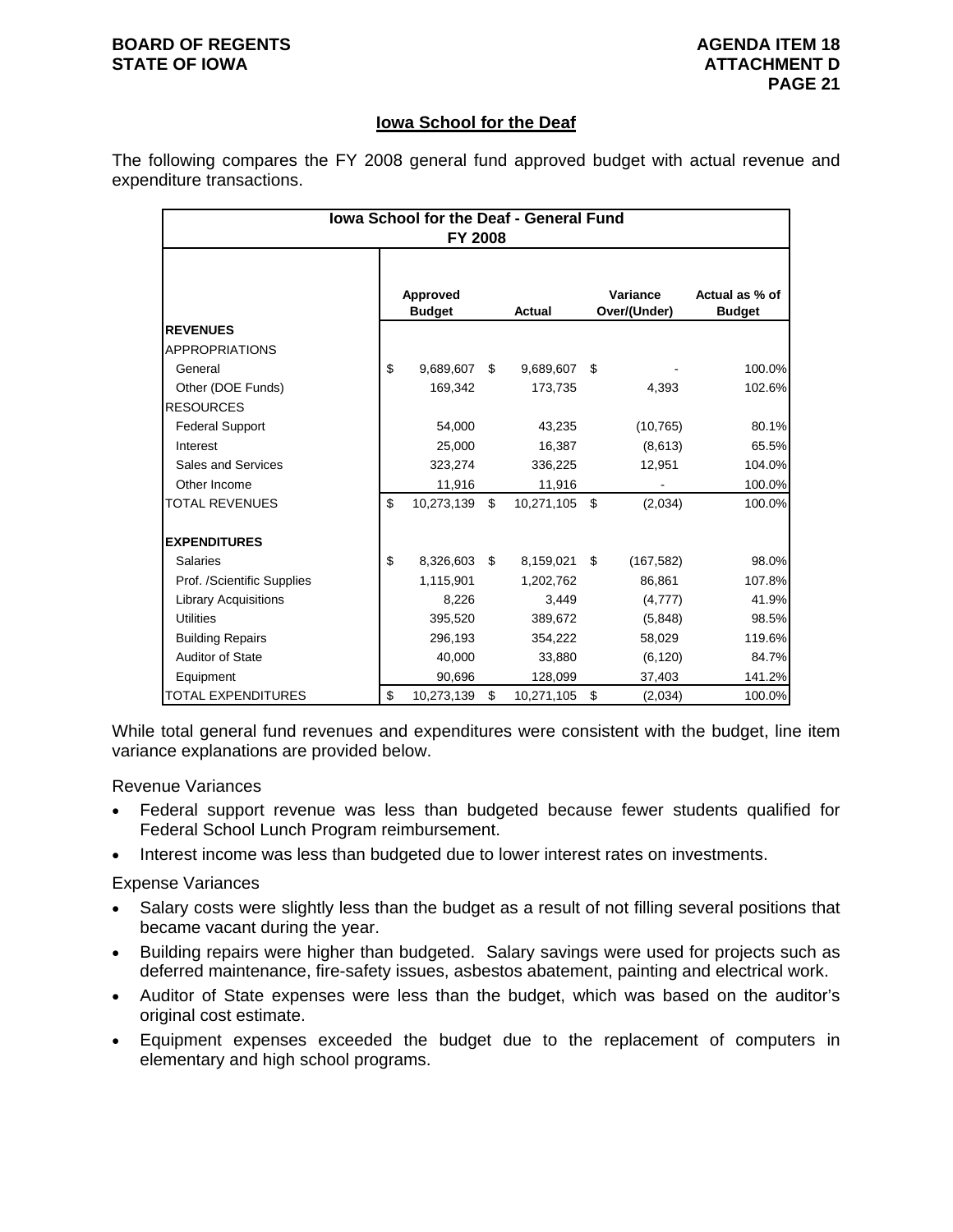# **BOARD OF REGENTS AGENDA ITEM 18**<br> **BOARD OF IOWA**<br> **BOARD OF IOWA**

Reallocations of \$130,810 were accomplished as budgeted. Funds that had been provided for the School's regular deaf education classroom were reallocated to support full implementation of the Extended School Year Program for students that do not maintain skills effectively through the summer months and long break periods. Funds were also reallocated to provide support in integrating students with severe disabilities into the general classroom and provide additional technology assistance.

| lowa School for the Deaf - General Fund<br>FY 2004 - FY 2008 |                 |                 |                 |                 |                  |  |  |  |  |  |  |
|--------------------------------------------------------------|-----------------|-----------------|-----------------|-----------------|------------------|--|--|--|--|--|--|
|                                                              | FY 2004         | FY 2005         | FY 2006         | FY 2007         | FY 2008          |  |  |  |  |  |  |
| <b>REVENUES</b><br><b>APPROPRIATIONS</b>                     |                 |                 |                 |                 |                  |  |  |  |  |  |  |
| General                                                      | 8,120,310<br>\$ | 8,470,471<br>\$ | \$8,810,471     | \$<br>9,162,890 | \$<br>9,689,607  |  |  |  |  |  |  |
| Other (DOE Funds)                                            | 172,394         | 171,967         | 170,800         | 169,797         | 173,735          |  |  |  |  |  |  |
| <b>RESOURCES</b>                                             |                 |                 |                 |                 |                  |  |  |  |  |  |  |
| <b>Federal Support</b>                                       | 49,381          | 54,130          | 47,033          | 44,244          | 43,235           |  |  |  |  |  |  |
| Interest                                                     | 9,580           | 15,306          | 30,482          | 35,303          | 16,387           |  |  |  |  |  |  |
| Sales and Services                                           | 327,975         | 321,082         | 309,476         | 342,829         | 336,225          |  |  |  |  |  |  |
| Other Income                                                 | 11,916          | 11,916          | 11,916          | 11,916          | 11,916           |  |  |  |  |  |  |
| <b>TOTAL REVENUES</b>                                        | 8,691,556<br>\$ | \$<br>9,044,872 | \$9,380,178     | \$<br>9,766,979 | \$<br>10,271,105 |  |  |  |  |  |  |
|                                                              |                 |                 |                 |                 |                  |  |  |  |  |  |  |
| <b>EXPENDITURES</b>                                          |                 |                 |                 |                 |                  |  |  |  |  |  |  |
| <b>Salaries</b>                                              | 6,916,112<br>\$ | 6,966,833<br>\$ | 7,401,483<br>\$ | \$<br>7,587,136 | \$<br>8,159,021  |  |  |  |  |  |  |
| Prof. /Scientific Supplies                                   | 1,018,639       | 1,083,509       | 1,143,883       | 1,094,811       | 1,202,762        |  |  |  |  |  |  |
| Library Acquisitions                                         | 5,891           | 7,036           | 8,312           | 10,536          | 3,449            |  |  |  |  |  |  |
| <b>Utilities</b>                                             | 307,937         | 325,752         | 370,130         | 373,330         | 389,672          |  |  |  |  |  |  |
| <b>Building Repairs</b>                                      | 329,201         | 500,154         | 338,551         | 558,372         | 354,222          |  |  |  |  |  |  |
| <b>Auditor of State</b>                                      | 46,035          | 39,011          | 33,953          | 15,097          | 33,880           |  |  |  |  |  |  |
| Equipment                                                    | 67,741          | 122,577         | 83,866          | 127,697         | 128,099          |  |  |  |  |  |  |
| <b>TOTAL EXPENDITURES</b>                                    | 8,691,556<br>\$ | \$<br>9,044,872 | \$<br>9,380,178 | \$<br>9,766,979 | \$<br>10,271,105 |  |  |  |  |  |  |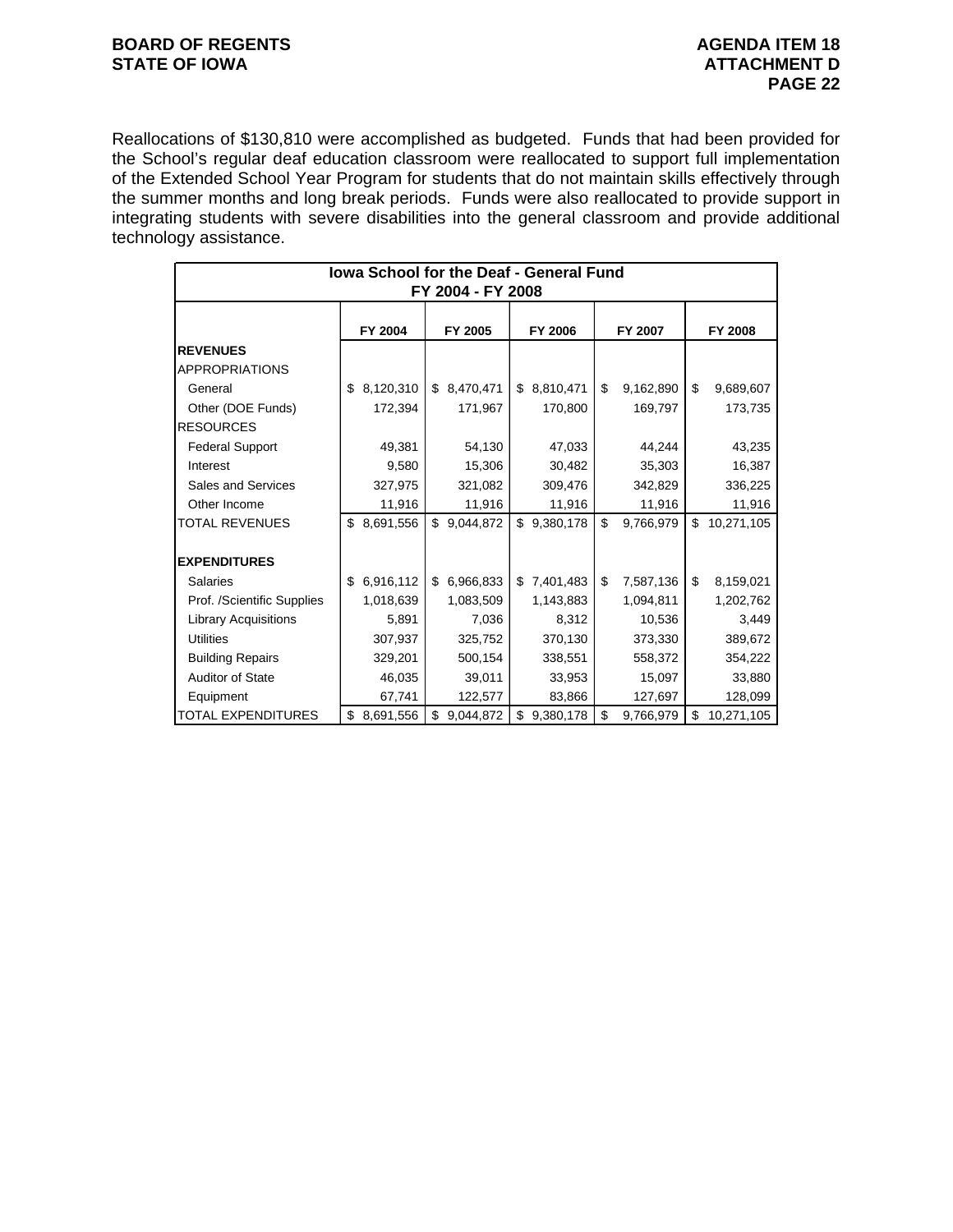### **BOARD OF REGENTS AGENUS AGENDA ITEM 18 STATE OF IOWA ATTACHMENT E**

# **Iowa Braille and Sight Saving School**

The following compares the FY 2008 general fund approved budget with actual revenue and expenditure transactions.

| Iowa Braille and Sight Saving School - General Fund<br><b>FY 2008</b> |    |                           |    |           |    |                          |                                 |  |  |  |
|-----------------------------------------------------------------------|----|---------------------------|----|-----------|----|--------------------------|---------------------------------|--|--|--|
|                                                                       |    | Approved<br><b>Budget</b> |    | Actual    |    | Variance<br>Over/(Under) | Actual as % of<br><b>Budget</b> |  |  |  |
| <b>REVENUES</b>                                                       |    |                           |    |           |    |                          |                                 |  |  |  |
| <b>APPROPRIATIONS</b>                                                 |    |                           |    |           |    |                          |                                 |  |  |  |
| General                                                               | \$ | 5,456,107                 | \$ | 5,456,107 | \$ |                          | 100.0%                          |  |  |  |
| Other (DOE Funds)                                                     |    | 88,643                    |    | 90,865    |    | 2,222                    | 102.5%                          |  |  |  |
| <b>RESOURCES</b>                                                      |    |                           |    |           |    |                          |                                 |  |  |  |
| <b>Federal Support</b>                                                |    | 334,696                   |    | 328,876   |    | (5,820)                  | 98.3%                           |  |  |  |
| Interest                                                              |    | 24,000                    |    | 35,543    |    | 11,543                   | 148.1%                          |  |  |  |
| <b>Reimbursed Indirect Costs</b>                                      |    | 39,626                    |    | 38,336    |    | (1,290)                  | 96.7%                           |  |  |  |
| Sales and Services                                                    |    | 1,440,806                 |    | 1,304,613 |    | (136, 193)               | 90.5%                           |  |  |  |
| Other                                                                 |    | 18,685                    |    | 136,941   |    | 118,256                  | 732.9%                          |  |  |  |
| <b>TOTAL REVENUES</b>                                                 | \$ | 7,402,563                 | \$ | 7,391,281 |    | (11, 282)                | 99.8%                           |  |  |  |
| <b>EXPENDITURES</b>                                                   |    |                           |    |           |    |                          |                                 |  |  |  |
| <b>Salaries</b>                                                       | \$ | 5,768,055                 | \$ | 5,285,314 | \$ | (482, 741)               | 91.6%                           |  |  |  |
| Prof. /Scientific Supplies                                            |    | 1,228,089                 |    | 882,709   |    | (345, 380)               | 71.9%                           |  |  |  |
| <b>Library Acquisitions</b>                                           |    | 7,212                     |    | 308       |    | (6,904)                  | 4.3%                            |  |  |  |
| <b>Utilities</b>                                                      |    | 206,450                   |    | 223,484   |    | 17,034                   | 108.3%                          |  |  |  |
| <b>Building Repairs</b>                                               |    | 110,257                   |    | 792,547   |    | 682,290                  | 718.8%                          |  |  |  |
| Auditor of State                                                      |    | 27,000                    |    | 25,677    |    | (1,323)                  | 95.1%                           |  |  |  |
| Equipment                                                             |    | 55,500                    |    | 181,242   |    | 125,742                  | 326.6%                          |  |  |  |
| TOTAL EXPENDITURES                                                    | \$ | 7,402,563                 | \$ | 7,391,281 |    | (11, 282)                | 99.8%                           |  |  |  |

While total general fund revenues and expenditures were consistent with the budget, line item variance explanations are provided below.

Revenue Variances

- Interest income in excess of the budget was created by higher than anticipated rates of return and cash balances.
- Sales and services revenue was under budget resulting from decreased statewide services revenue from two vacant Orientation and Mobility Specialist positions.
- Other income was higher than the budget resulting from funding received from the Universal Services Administrative Company to purchase the Voice over Internet Protocol telephone system for the school.

- Salary costs were under budget due to several budget positions not being filled in FY 2008 and reductions to the Regional Direct Services and Summer School/Parent Weekend Programs.
- Professional and scientific supplies/services were under budget due to the purchase of fewer assisted technology applications, teacher training supplies, and contracted services than what was budgeted.
- Library acquisitions purchased consisted of only critical materials resulting in the expenses being under budget.